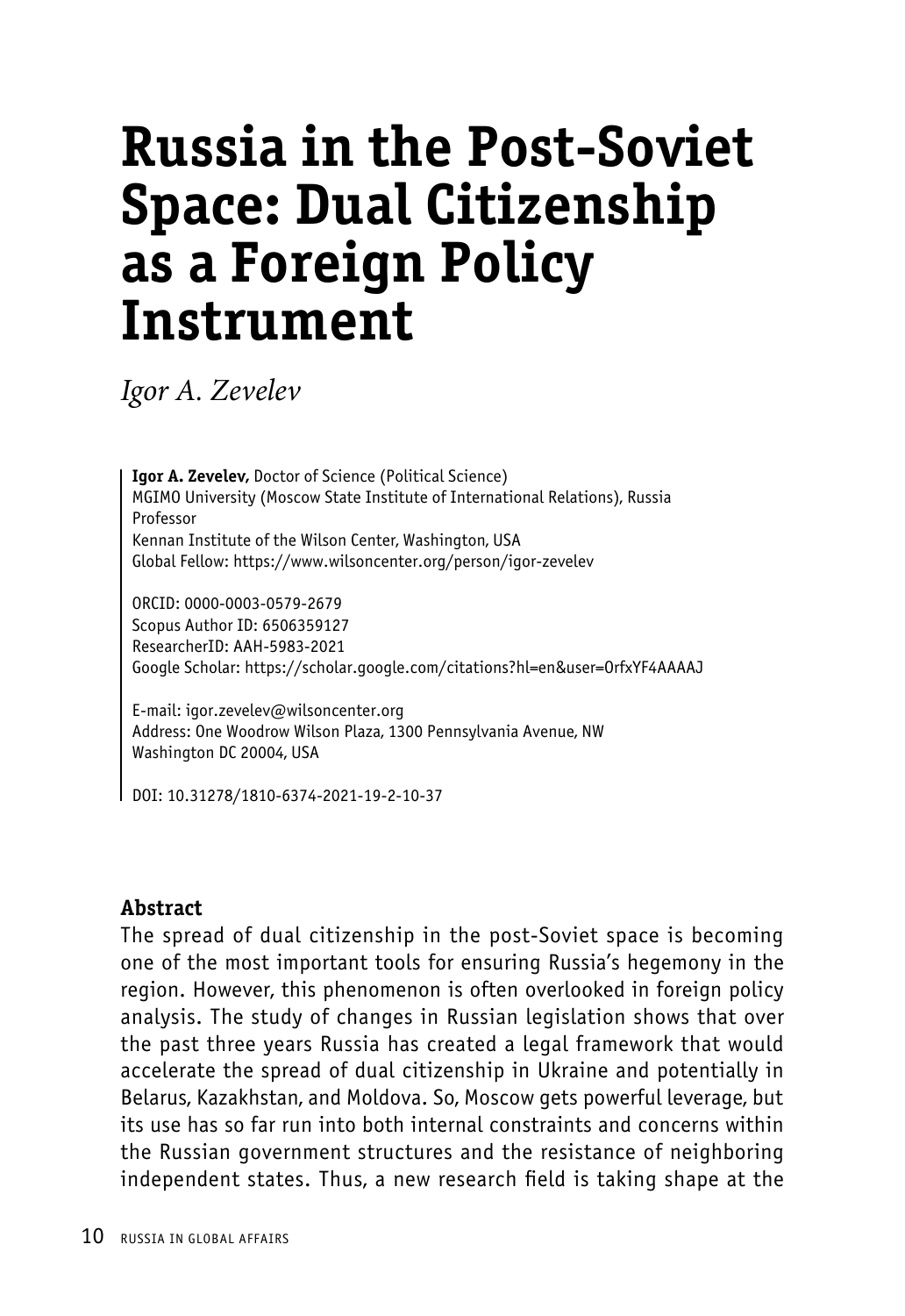intersection of several disciplines—political science, international studies, and sociology.

*Keywords:* Russia, foreign policy, citizenship, post-Soviet space, Ukraine, Central and Eastern Europe.

*Over the past three years, Russia has adopted laws that considerably accelerate the spread of dual citizenship in Ukraine and potentially in Belarus, Kazakhstan, and Moldova. The new Russian policy facilitating this process can significantly strengthen Moscow's influence and become one of the long-term factors cementing the post-Soviet space. What role does dual/multiple citizenship play in the modern system of international relations? How does the spread of dual citizenship in the post-Soviet space differ from similar processes in Central and Southeast Europe? Why do fundamental changes in Russian policy meet serious resistance both at home and abroad?*

Russia is one of the countries whose cultural space is bigger than its national territory. Many important actors in international relations (apart from Russia there are China in East and Southeast Asia, and Iran and Turkey in the Middle East) are closely connected with millions of people who speak the same or very similar languages or are united by the same religion but live nearby in different states. Common cultural characteristics do not necessarily mean political loyalty, much less devotion of diasporas and religious communities to their "historical homeland" or "core state." However, linguistic closeness, similar religious practices, and common history facilitate contacts between people, contribute to the establishment of economic ties, and motivate temporary and constant migration. The vast majority of immigrants and seasonal workers come to Russia from neighboring countries and speak Russian. Russia ranks fourth in the world by the number of migrants (about 12 million in 2019) (International Organization for Migration, 2020, pp. 26, 88).

The cultural space shared with neighbors and high intensity of human ties allow intellectuals in "core states" to back up their spheres of geopolitical influence with the concepts of civilization or the Russian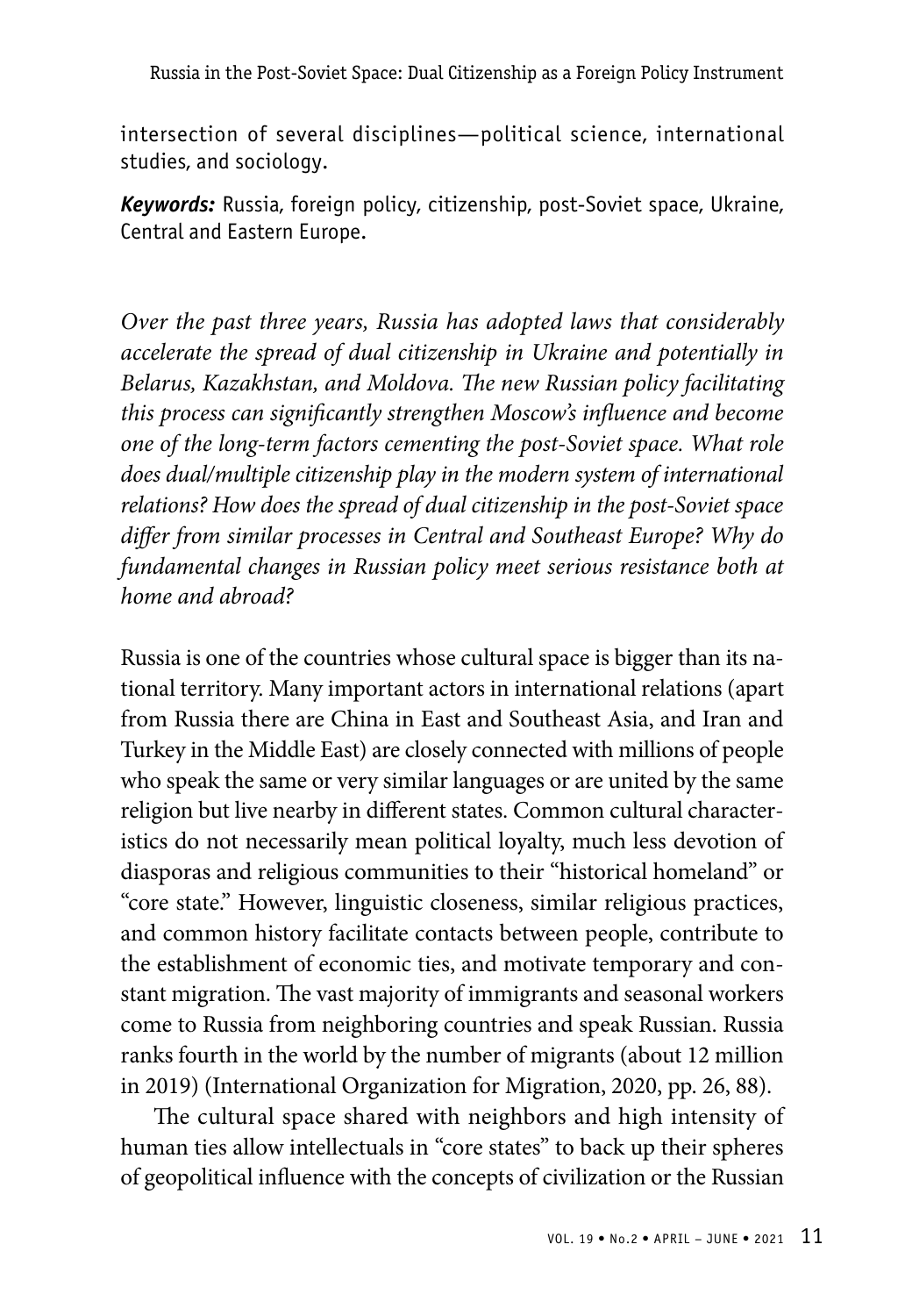world, pan-Turkism or pan-Islamism, etc. This, as a rule, evokes mixed reactions from the governments of neighboring countries and strong opposition from the United States.

Russia's policy in the post-Soviet space has faced serious challenges in recent years, primarily in the culturally closest countries, such as Ukraine and Belarus. One of the main reasons for setbacks is statecentered thinking. Moscow demonstrates unwillingness to work with non-traditional actors in international relations, such as political opposition, civil society institutions, and diasporas, as well as its inability to communicate directly with the citizens of neighboring states.

In practical terms, Moscow has at least one effective policy tool that helps it to take advantage of blurred cultural and linguistic borders that do not match state borders—the attractiveness of Russian citizenship for many people living in the region. However, it is extremely difficult to estimate how many people in the post-Soviet countries would potentially want, under favorable conditions, to obtain Russian passports. Most former Soviet republics do not recognize or expressly prohibit dual citizenship with Russia. In such circumstances one can hardly expect frank answers in opinion polls. Thorough sociological studies using the methods of focus group and in-depth interviews can provide a more adequate picture, both in terms of respondents' attitude to dual citizenship and their political views. This is a big and promising research field for sociologists.

However, there is already enough evidence that millions of people have or seek to obtain a Russian passport as a second one, without necessarily planning to move to Russia for permanent residence. The new amendments to the Russian citizenship law, adopted in 2020, are designed to become one of the most important tools for strengthening Russian influence in the post-Soviet space. The accelerating spread of Russian passports in neighboring countries, especially in Ukraine, will increasingly affect their internal demographic, economic, social, and political development. Actions taken by public authorities, starting with the adoption of relevant citizenship laws, cause a chain reaction, including changes in the individual life strategies of millions of people, which, in turn, affects domestic and world politics.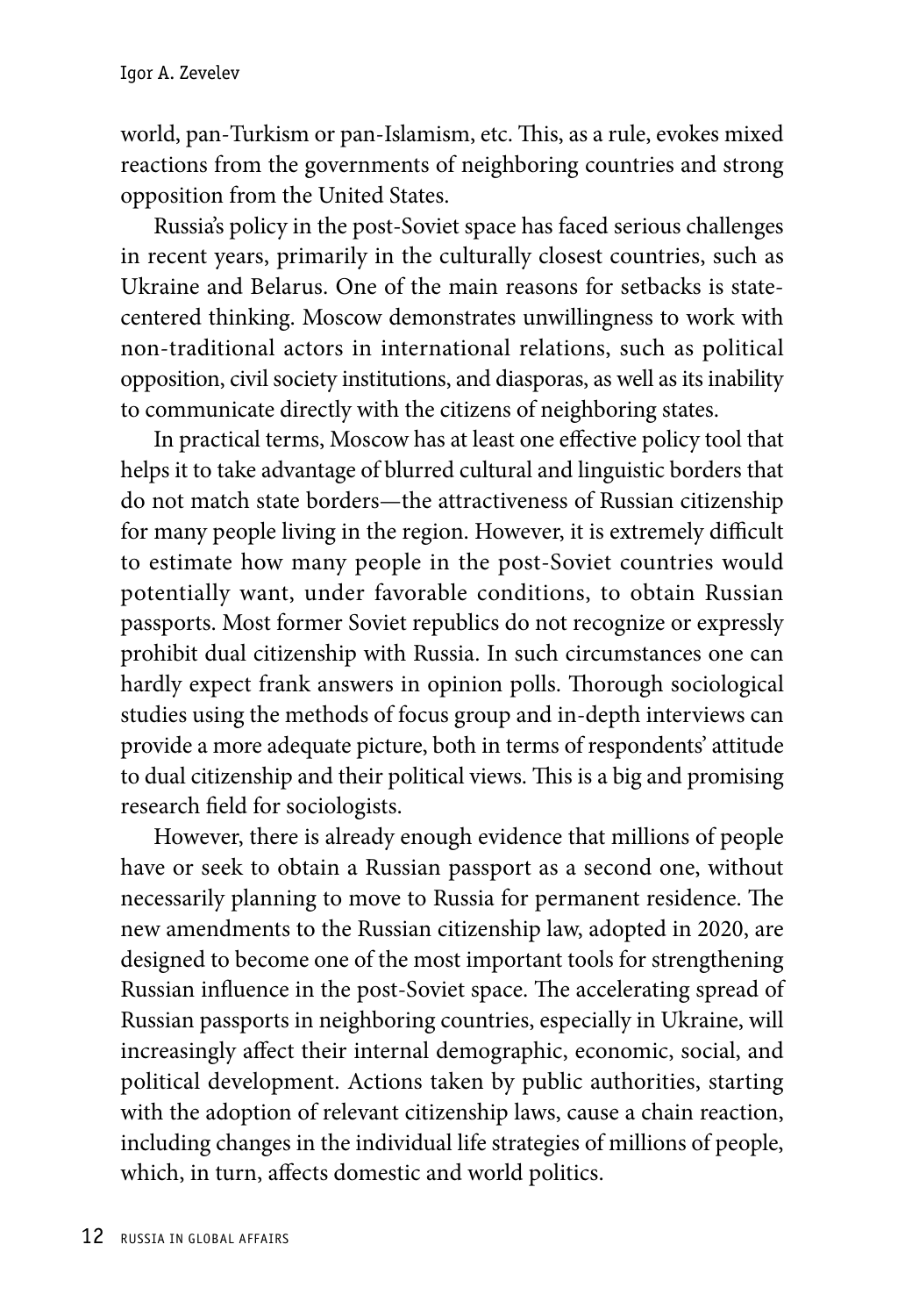The dual citizenship theory has been mostly explored in jurisprudence and political sociology, as well as in international migration studies (Spiro, 2008, 2016; Joppke, 2010). Political aspects of dual citizenship in the post-Soviet space are analyzed in the works of Oxana Shevel, Irina Molodikova, Eleanor Knott, and Ramesh Ganohariti (Shevel, 2009, 2012, 2017; Molodikova, 2017; Knott, 2018; Ganohariti, 2020). This article takes just the first step in understanding this phenomenon from the point of view of Russian foreign policy by studying rather radical changes in Russian citizenship acquisition in the context of global and regional trends. The main goal of the article is outlining a new area of research at the intersection of political science, international relations, and sociology, namely the study of post-Soviet transborder citizenship.

# **GLOBAL PHENOMENON**

We are witnessing a "grand transformation of citizenship" (Shachar, 2020). Until the end of the last century, citizenship was acquired almost exclusively by birth: the term 'birth lottery' is widely used in the literature on social inequality which is secured by citizenship in countries with different levels of well-being (Shachar, 2009). It was possible to change citizenship only if a person moved and made his or her home in another country or if borders were moved and a territory and its population fell under another jurisdiction. Pursuing their own interests, states sought to make citizenship central to the identity of their nationals, for which reason they mythologized it as much as possible. Dimitry Kochenov claims that citizenship is "a traditionally violent and ultimately totalitarian status originating in the pre-modern era... Citizenship is a relic of a world where there were no ideals of equality and justice" (Kochenov, 2021).

Today, citizenship is turning into a flexible and dynamic status, which is not necessarily tightly linked to national territory, and is more and more often chosen freely and pragmatically by those who can afford it (Ong, 1999; Milanovich, 2016; Harpaz, 2019). As a result, dual/multiple citizenship becomes increasingly popular. At the same time, there is no credible statistics regarding the number of people with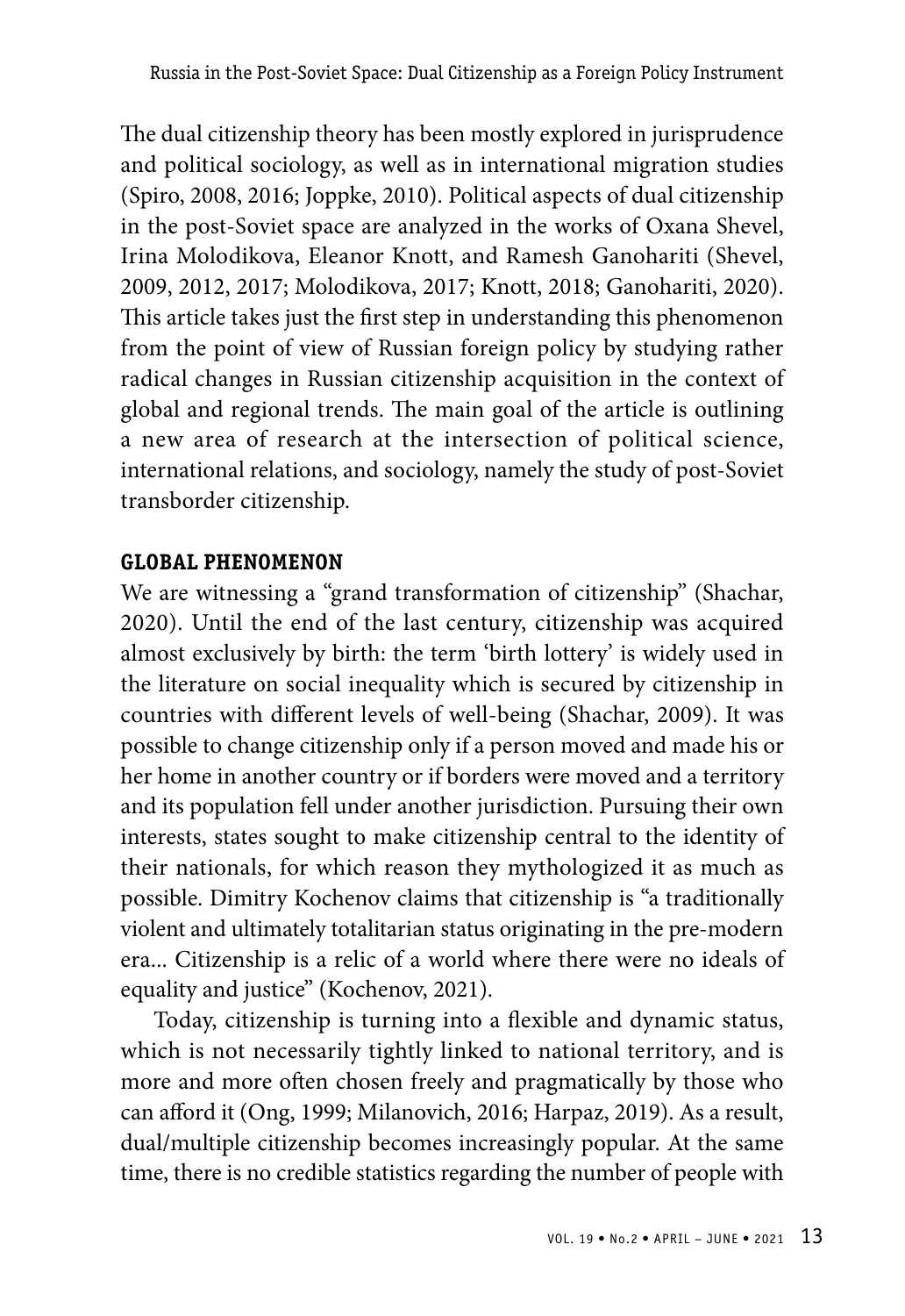multiple citizenship in the world. For example, the United States keeps no such record, although the Supreme Court lifted the ban on multiple citizenship as far back as 1967. All people with dual citizenship in the United States are simply considered Americans, and acquisition of a second passport is one's personal choice.

In the 21st century, second citizenship does not require its holder to give up the previous one, it is less often associated with a permanent move and it usually elevates one's social status by creating additional opportunities and becoming a "global asset" of a sovereign individual. It is also a secure asset that is passed on to the next generation (Harpaz, 2019, pp. 2, 126-152). Nation-states gradually stop resisting this practice: the share of countries where citizenship is automatically lost upon acquisition of another citizenship fell from 63% in 1960 to 24% in 2020 (van der Baaren, 2020; Vink et al., 2020).

Until the end of the Cold War, many states demanded unconditional loyalty from their citizens, particularly their readiness to serve in the military. National identity was designed in such a way that a citizen was expected to be prepared to give his or her life for the country, if necessary. Today we can talk about the rapid desacralization of citizenship. With the transition to professional armed forces and the abolition of conscription, the increasing number of intermarriages between citizens of different states, the acceleration of international migration, and greater interdependence, other considerations have begun to prevail. Respect for the individual's personal choice, the desire to win political support among immigrants, and the increasingly growing influence of diasporic organizations have become major factors boosting tolerance for multiple citizenship in Western countries. In Turkey (since 1981) and Mexico (since 1998), decisions to strengthen ties with expats by preserving their citizenship of the country of origin were dictated by other reasons, particularly by the desire to receive money transfers from them and expand the tax base (Joppke, 2003, p. 442).

Other factors explain the emergence of dual citizenship in Central and Southeast Europe. After the end of the Cold War, "non-resident ethnic citizenship" became widespread there.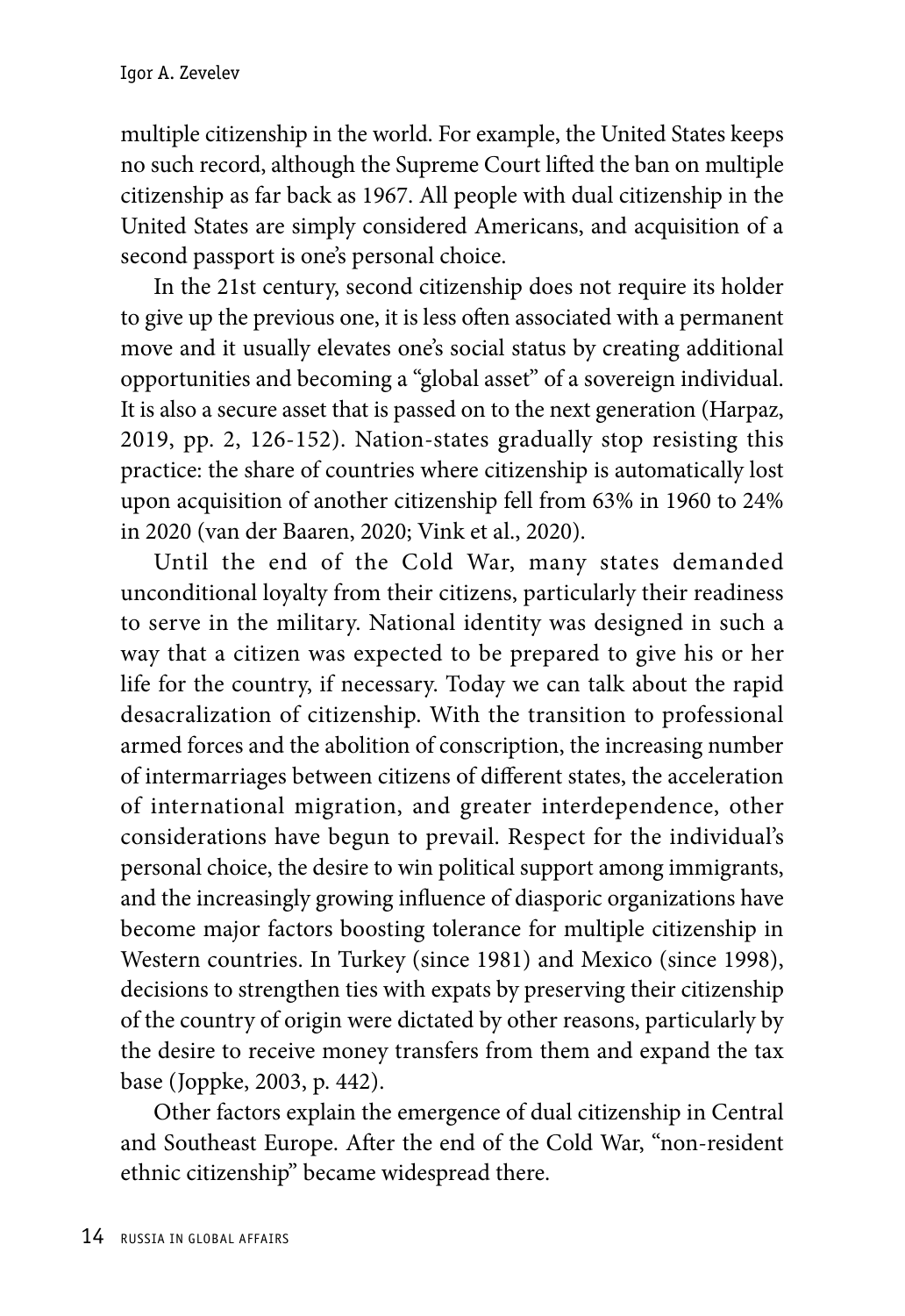Countries that had lost territories inhabited by ethnically identical groups began an active campaign to issue passports without requiring new citizens to move to their "historical homeland." The relevant laws were adopted in Croatia and Romania in 1991, in Bulgaria in 2001, in Serbia 2004, and in Hungary, at the second attempt, in 2010- 2011. As a result, these states started turning into subregional centers, attracting many people living in neighboring countries. As a rule, the spread of this kind of dual citizenship became possible due to the implementation of distinct national identity projects designed to compensate for the sense of historical defeat and loss of territories and population. Whereas in Western Europe and the United States dual citizenship is often promoted by left-wing and center-left forces seeking to include migrants from developing countries in the political system of their new homeland, in the east of the continent, it is mainly rightwing nationalist parties that recruit new citizens from among diaspora members (Joppke, 2003; Waterbury, 2014, pp. 36-49).

The philosophy of "non-resident ethnic citizenship" rests on a paradoxical combination of the traditional nativist approach based on the principles of ethnic kinship, and a postmodern view allowing multiple, dynamic, and situational identity of the individual. At the same time, many countries are trying to disguise its ethnic component. For example, in an effort to mitigate the negative reaction of the European Union (EU) and neighboring countries accusing the Viktor Orban government of ethno-national revisionism and the implementation of an ambitious plan to unite all Hungarians in one state, Budapest approved only two criteria for acquiring citizenship: direct descent from a Hungarian citizen and command of the language. Neither nationality, nor residence in Hungary, nor the termination of another citizenship is required. However, it is clear that if not the letter, then the spirit of Hungarian and other similar laws in Central and Southeast Europe links ethnicity to citizenship and separates both of them from residence, that is, from territory.

"Non-resident ethnic citizenship" is essentially the opposite of repatriation that encourages people to return to their historical homeland (Germany, Israel, Kazakhstan, as well as Russia, albeit with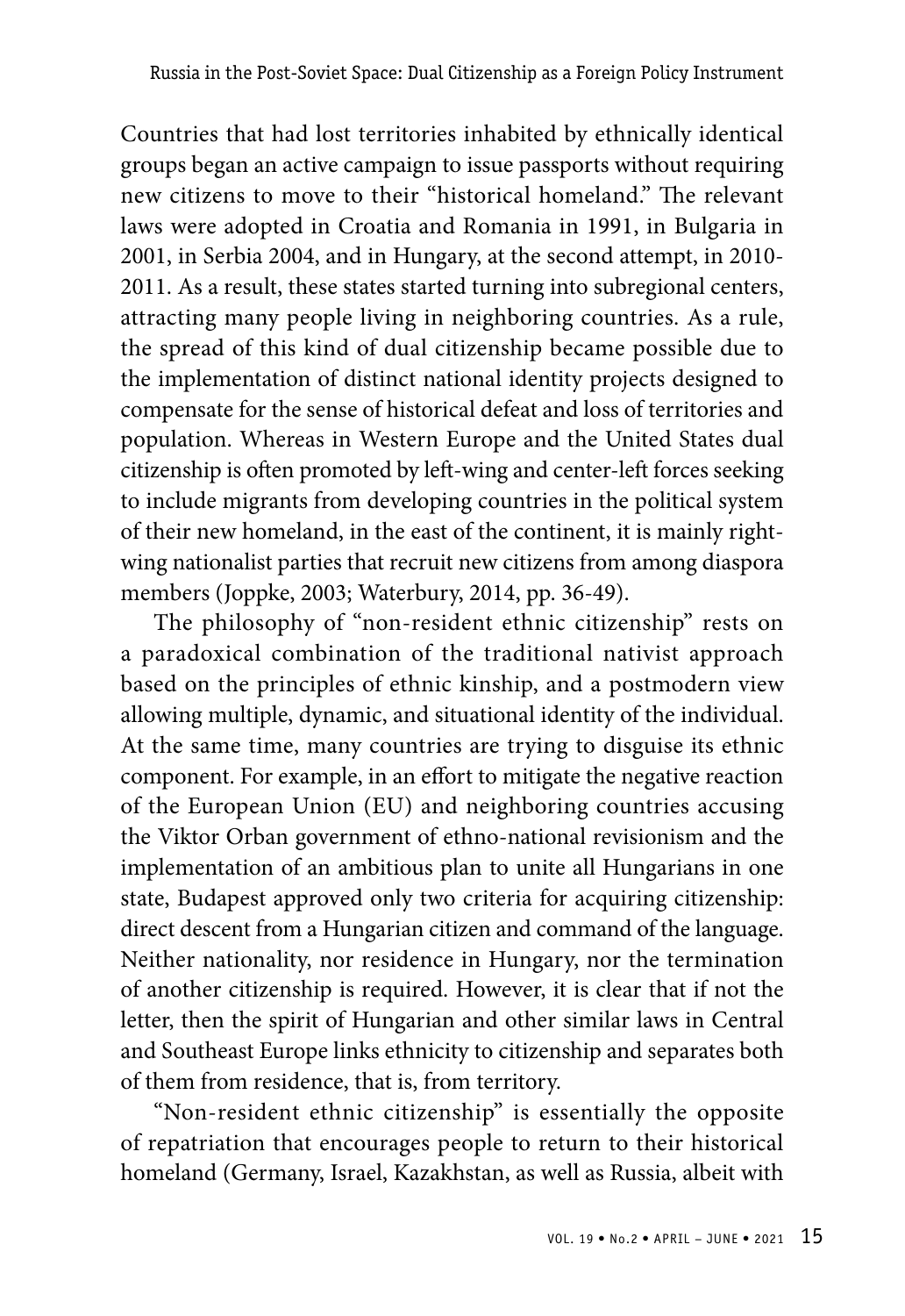less success) (Zeveleva, 2013). However, such state programs cannot foresee and fully control the behavior of individuals. At the level of individual citizens and families, "non-resident ethnic citizenship" can smoothly turn into repatriation and vice versa. For example, having received a second passport, in a few years' time a person may decide to move, that is, to repatriate. Repatriates, on the contrary, often go back to the country of origin, thus becoming "non-resident ethnic citizens."

By making members of diasporas "non-resident ethnic citizens," Central and Southeastern European governments usually pursue at least one of the following four objectives: get some sort of compensation for the national trauma from the loss of territories by maintaining contact with people who live on these territories; strengthen political influence in the region; change the country's ethnic balance by increasing the dominance of the main ethnic group; or secure political support among new citizens for nationalist forces. In the 2014 election, 95% of Hungarians living in neighboring countries voted for Viktor Orban and his Fidesz party (Republikon Institute, 2014).

The successful implementation of programs promoting "nonresident ethnic citizenship" requires three conditions: political will and a well-organized passportization system in the "core state," a significant number of people in neighboring countries who wish to voluntarily acquire dual citizenship, and the lack of active resistance from the governments of countries where such people live.

In most cases the policy of "non-resident ethnic citizenship" is aimed at those neighboring countries that are less developed economically and weak politically. Croatia pursues such policy with regard to ethnic Croats in Bosnia and Herzegovina, Romania targets citizens of Moldova, Bulgaria aims at North Macedonia, Serbia's policy covers Bosnia and Herzegovina and Montenegro, and Hungary directs its efforts at Romania, Serbia, Ukraine, and Slovakia. The latter is the only country that put up strong resistance to the "non-resident ethnic citizenship" approach by instantly responding to the Hungarian law with its own legislation adopted in the same year 2010, which denationalized anyone who had applied for a second passport (Arriaza, 2015, pp. 114-135).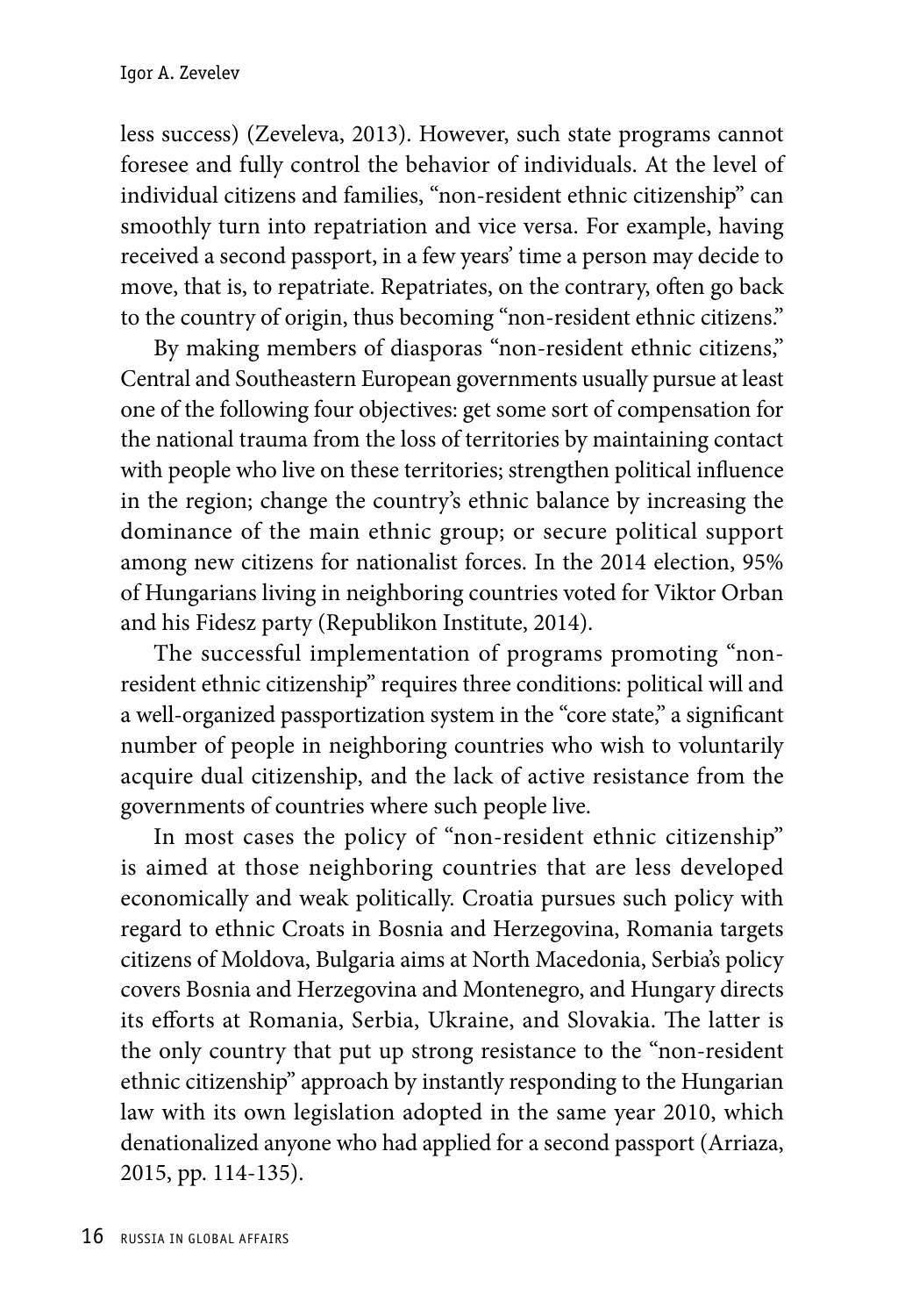Hungary carries out the most ambitious program to promote its "non-resident ethnic citizenship" project. Out of three million ethnic Hungarians living in neighboring states, about one million have already received a Hungarian passport, having become persons with dual citizenship. Public authorities set target indicators for transborder citizenry and encourage their consulates and other government officials to work towards their implementation.

Israeli sociologist Yossi Harpaz has analyzed ample empirical material to show that global inequality in the value of citizenship of different countries is the main factor prompting people to obtain a second passport. For example, less than 2% of Americans eligible for Hungarian citizenship have used the chance, while a similar indicator is 30% in Romania, 61% in Serbia, and 96% in Ukraine (Harpaz, 2019, pp. 15, 33, 45). The inverse correlation of these indicators with the global status of the first citizenship is obvious.

So, the reasons why more and more countries believe that the proliferation of dual/multiple citizenship may serve, or at least does not contradict, their interests are quite different. These include attempts to provide political support for immigrants, ensure remittance flows, and increase the influence of the state in the region. However, there is enough evidence that the opportunities offered by dual citizenship are not always used by individuals as it was initially intended by the governments. For example, many ethnic Serbs in Vojvodina (an autonomous province of Serbia) started to learn Hungarian in order to obtain EU citizenship by taking advantage of the law adopted in Hungary in 2011 and intended for ethnic Hungarians (Harpaz, 2019, pp. 39-66).

The spread of dual/multiple citizenship in many regions of the world is yet another manifestation of the ongoing globalization, increasing international migration (in 2019 alone there were 272 million migrants in the world), the rise of intermarriage, and the growing number and soaring political importance of transnational communities, including diasporas (International Organization for Migration, 2020, p. 3). Proliferation of dual citizenship in the post-Soviet space is a special case.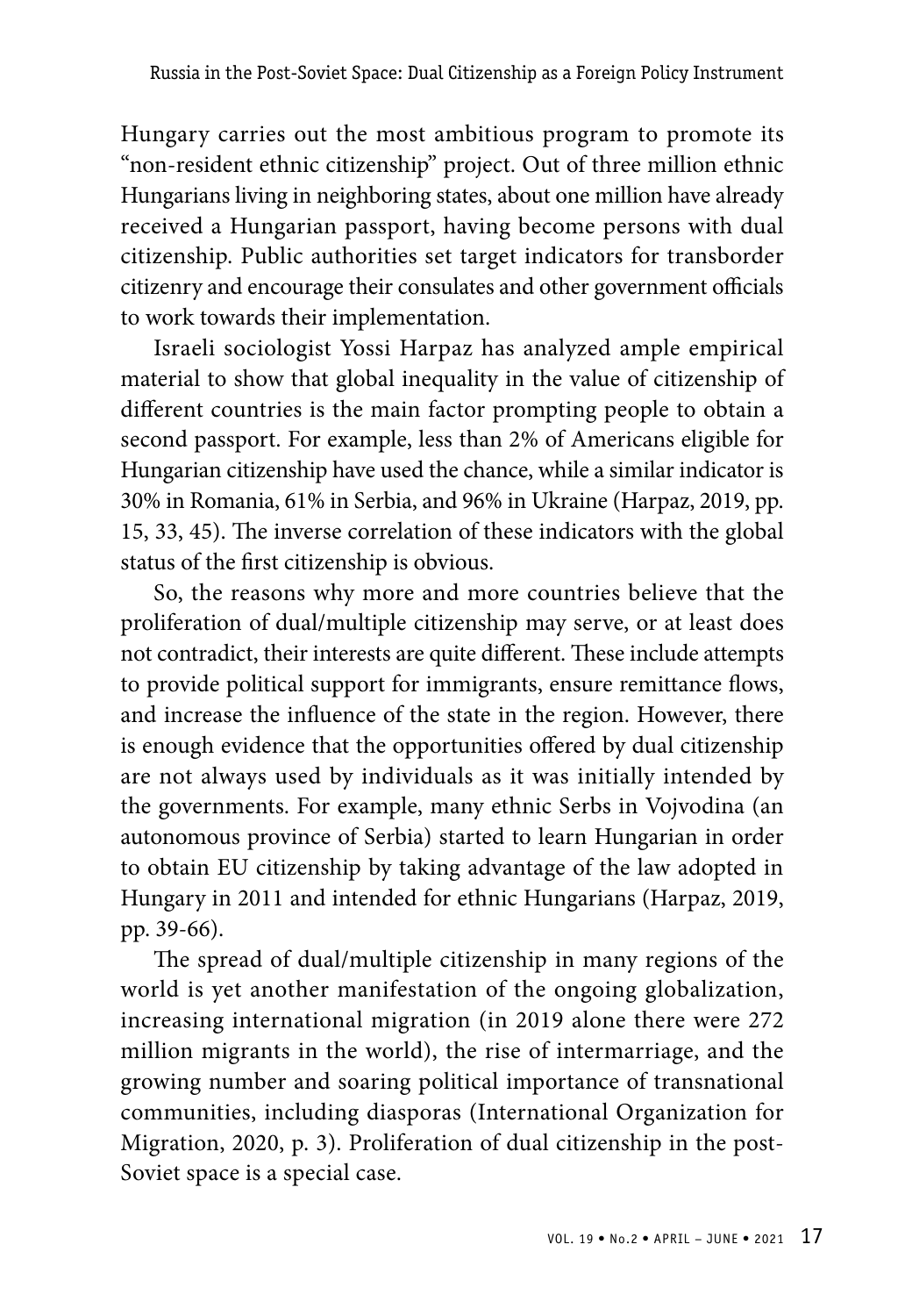## **RUSSIA: THREE PERIODS**

For nearly thirty years after the disintegration of the Soviet Union Russia has been looking for its own model of dual citizenship policy in the post-Soviet space. During this time strategy underwent significant changes at least twice, the most radical one quite recently, in 2020. Just like Croatia and Romania, in the early 1990s Russia led the way in promoting dual citizenship for the residents of neighboring countries. Because of its special role in the region, Russia's policy could have had much bigger geopolitical consequences. However, from 1993 to 2007 Moscow's efforts on this track were extremely inconsistent and brought very modest results. It seemed that Moscow had become disappointed at the possibility and expediency of promoting dual citizenship in the post-Soviet space. In 2008-2017, it became quite difficult to acquire a Russian passport as a second one. However, in 2017-2020, unexpectedly for many, Moscow got back to this idea and adopted a number of major amendments to the citizenship law which opened up prospects for a significant number of people in the countries vital for Russia's national interests—Ukraine, Belarus, Kazakhstan, and also Moldova—to obtain dual non-resident citizenship.

The multi-layered and competitive intellectual environment, combined with the carefully guarded processes of political and administrative decision-making, explains why Moscow's actions regarding dual citizenship have so far been inconsistent and hardly predictable. The perception of citizenship is intertwined with Russian national identity, which is understood in a variety of ways. Russia is not unique in this regard: Christian Joppke was one of the first experts to suggest analyzing the formation of citizenship as a political process connected with the construction of ethnic identity, believing that this approach is applicable to most countries of the world (Joppke, 2003). The contradictory nature of Russian citizenship policy is largely attributed to the elite conflicts. Based on Graham Allison's analysis of bureaucratic politics, John Ikenberry describes groups fighting to advance their administrative decisions in the government as "epistemic communities of well-placed government specialists and intellectuals who form distinct schools of foreign policy thought" (Allison, 1969, pp. 689-718; Ikenberry, 1993, pp. 57-86).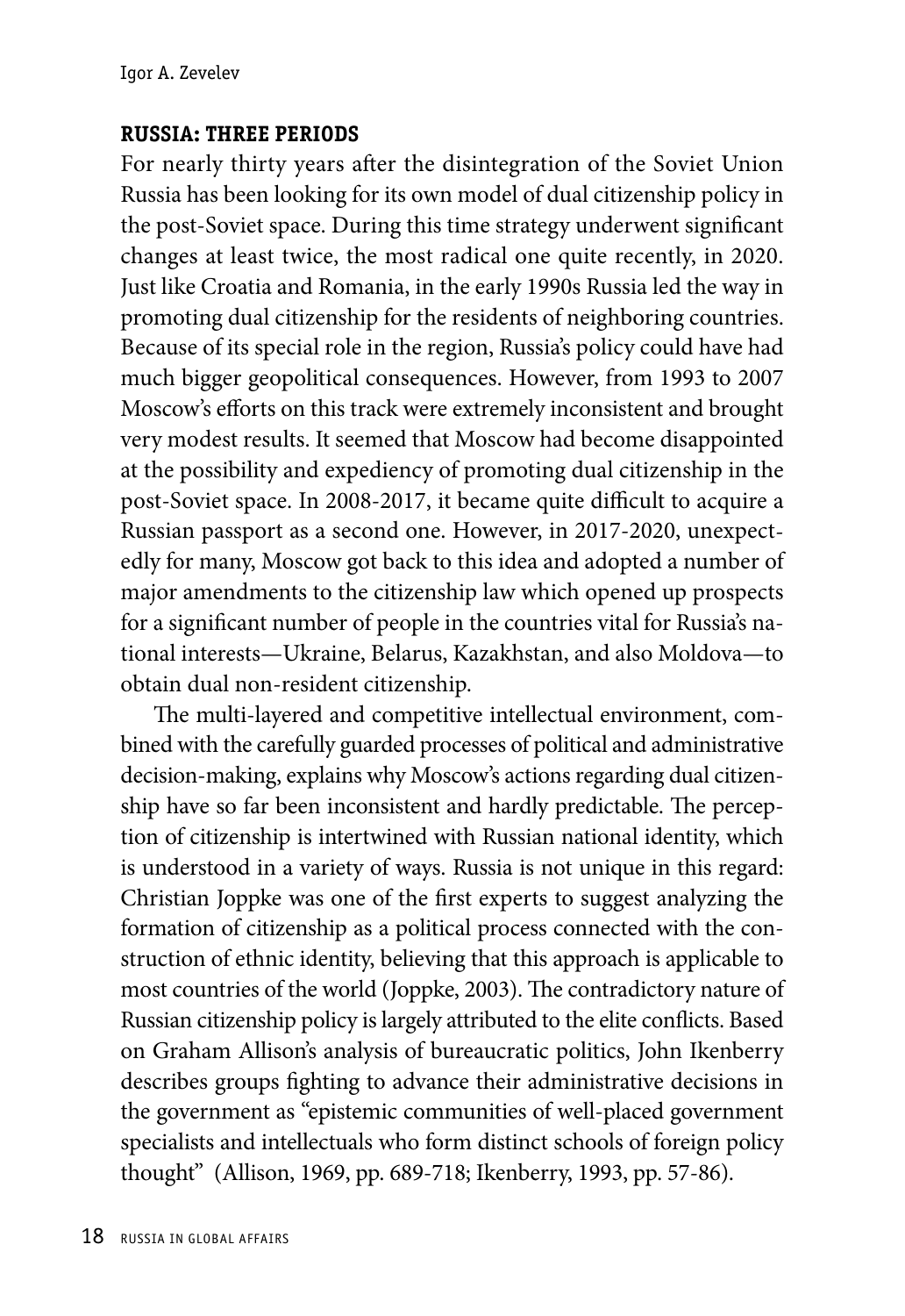Discussions about granting Russian citizenship to millions of citizens of former Soviet republics began almost immediately after the collapse of the Soviet Union and are still going on. In order to get a better idea of the origins, specific features and significance of contemporary dual citizenship policies in the post-Soviet space, it would be useful to briefly outline the evolution of Moscow's approaches in the previous periods (Zevelev, 2008).

## **1993-2007**

Since 1993, the Russian government had been regarding the protection of the rights of compatriots in neighboring countries as the main strategic foreign policy objective, and dual citizenship as the main tool for achieving this objective. Moscow saw three advantages of dual citizenship over the repatriation of ethnic Russians demanded by some nationalists. Firstly, this approach looked more "civilized" (a favorite word of the political elite in the early 1990s) than establishing a "special relationship" with ethnic Russians abroad. The emphasis was placed on the civil, not ethnic, nature of Russia's policies. As then Russian Foreign Minister Andrei Kozyrev wrote in his memoirs: "We cannot take the ethnic factor as a basis of our policy. This would lead to ethnic conflicts, as was the case in Yugoslavia" (Kozyrev, 1995, p. 98).

The second advantage of dual citizenship was that it supposedly could stop the uncontrolled influx of immigrants into Russia, giving them at least some security and peace of mind in the country of permanent residence. Amid the devastating economic crisis in the 1990s, the government believed that the accommodation of newcomers would require huge expenses, which Russia could not afford at the time.

The third advantage of dual citizenship was connected with the special role Russia played in the region. Dual citizenship could serve as a convenient and effective instrument for keeping the post-Soviet states in Moscow's orbit. Russia assumed that the protection of its citizens abroad by a global or regional power was not a rare practice. This policy was often pursued by the United States in Latin America and by France in Africa. If Russia had had millions of its citizens in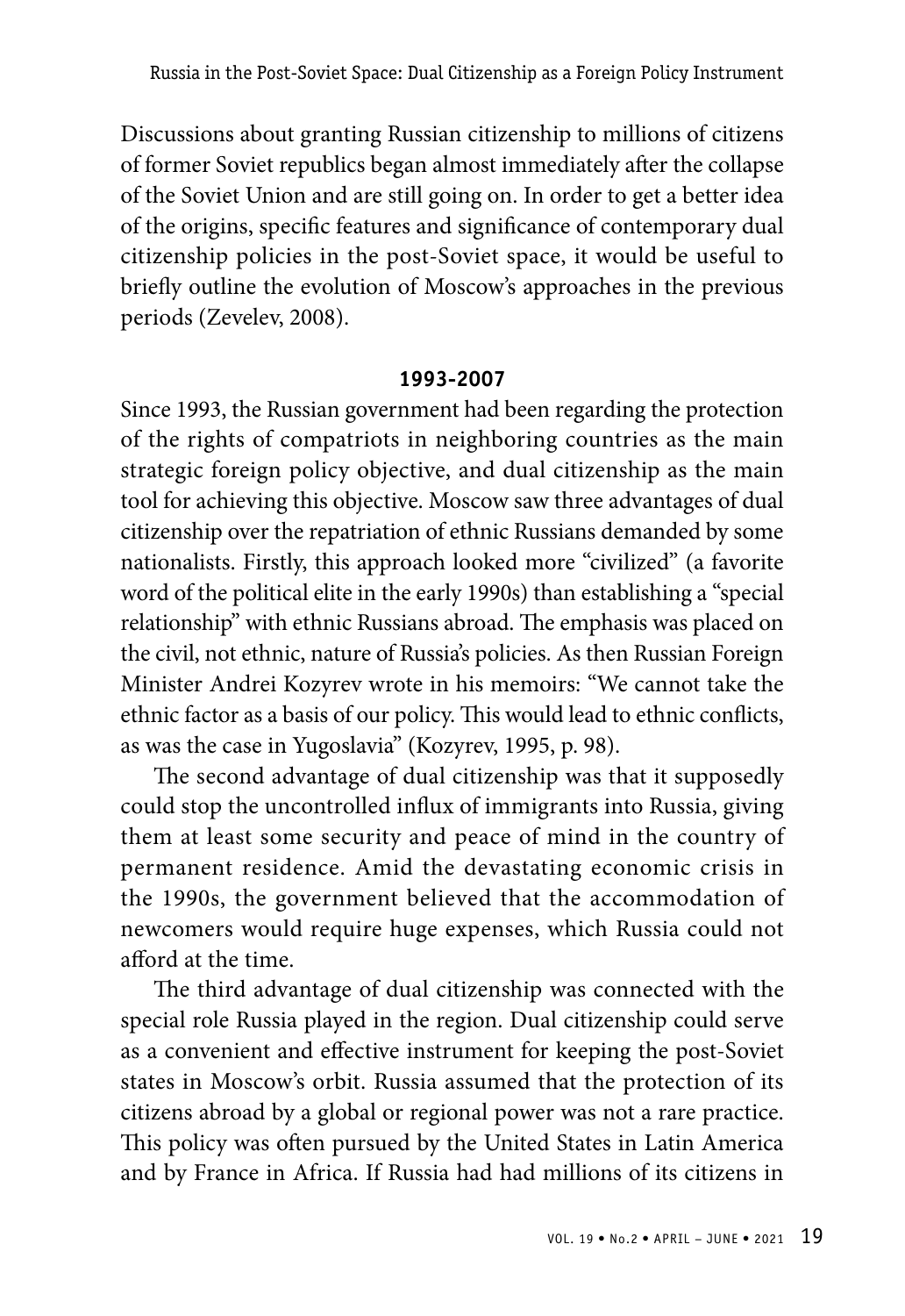neighboring states, it would have been difficult to prevent its absolute and unrestricted dominance in the former Soviet Union.

Russian diplomacy initially refrained from unilateral actions and preferred to conclude bilateral agreements. However, Moscow faced fierce resistance from the governments of almost all of the other post-Soviet states as they feared that this would jeopardize their nationbuilding. Citizenship plays an important role in forming a new identity for young states, and their leaders did not want to allow a situation where their citizens would simultaneously be citizens of a neighboring state. They regarded Russia's intention to introduce dual citizenship, albeit through relevant treaties, as an attempt to create an instrument of influence under the guise of concern about compatriots.

Bilateral negotiations in 1993-1995 were largely fruitless. The only results of the attempts to use this "essential tool" for achieving the "main strategic foreign policy objective" were agreements with Turkmenistan signed in December 1993 and with Tajikistan signed in September 1995 (Agreement, 1994; Treaty, 1996). Turkmenistan unilaterally withdrew from the agreement with Russia in 2003. In 2007, two more post-Soviet countries—Kyrgyzstan and Armenia—adopted laws allowing dual citizenship. In addition, Russian passports were issued to almost all residents of Abkhazia and South Ossetia (even before the events of 2008), as well as many residents of Transnistria.

In 1995, it became clear that Russia's dual citizenship policy in countries that were most important for it had failed. Three quarters of ethnic Russians from the former Soviet Union live in Ukraine, Belarus, and Kazakhstan. The lack of results at negotiations with these three countries essentially meant the failure of the Russian strategy to institutionalize dual citizenship in the post-Soviet space.

Failed negotiations with Ukraine were particularly painful for Russia. Despite his promises during the 1994 election campaign, President Leonid Kuchma took a tough stance against dual citizenship. This issue became one of the stumbling blocks that until May 1997 did not allow the two countries to sign a comprehensive bilateral treaty. As a result, the Treaty of Friendship, Cooperation and Partnership between the Russian Federation and Ukraine did not contain a single provision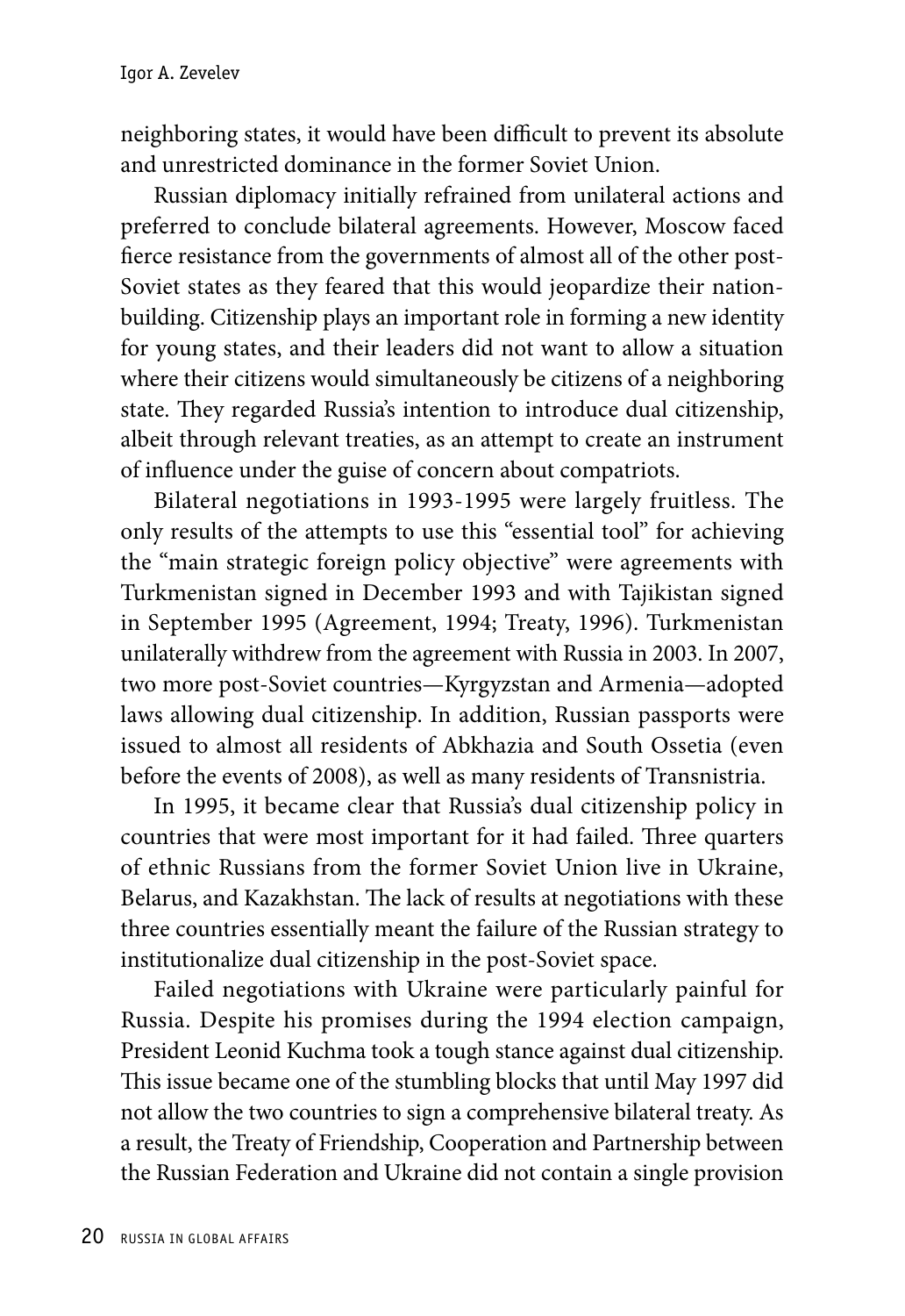mentioning dual citizenship, thus indicating a serious concession by Russia compared to its position before 1995 (Treaty, 1999).

As a result, by 1995, de jure dual citizenship in the post-Soviet countries, which had been proclaimed a strategic objective of the Russian foreign policy, began to gradually disappear from the political and diplomatic agenda as a matter of bilateral or multilateral relations. Despite serious efforts undertaken by diplomats, a very important tool of Russian politics was not formalized in international treaties. Faced with stubborn opposition from other governments, Moscow simply backed off.

The issue of dual citizenship unexpectedly resurfaced in 2004. Seeking to attract pro-Russian voters during the Ukrainian elections in 2004, Leonid Kuchma and Victor Yanukovich agreed to work out a dual citizenship agreement with Russia. However, it was not quite clear whether the Verkhovna Rada would ratify such an agreement and whether Yanukovich would be consistent enough in pursuing the matter. Nevertheless, Russian federal agencies started to draft the treaty, but the Orange Revolution botched all plans. The revival of the idea of dual citizenship in 2004 indicated that Russia was ready to address this issue again under favorable conditions. The resistance of neighboring states was the main reason why it was removed from the agenda. First Deputy Prime Minister Dmitry Medvedev said in December 2006: "As for the introduction of dual citizenship, the international practice of recent decades rejects this institution." But he hurried to add that the question of dual citizenship in the CIS could come back on the agenda when the level of integration would reach that in the European Union (Dmitriev, 2006). And yet, the barely controllable process of obtaining dual citizenship in the post-Soviet space went on.

#### **2008-2017**

In 2008-2017, the dominant positions in the internal bureaucratic struggle around dual citizenship were held by those who opposed easy acquisition of Russian passports by residents of neighboring countries. According to this part of the bureaucratic apparatus, Russia had to strengthen the state and its institutions within its own national borders.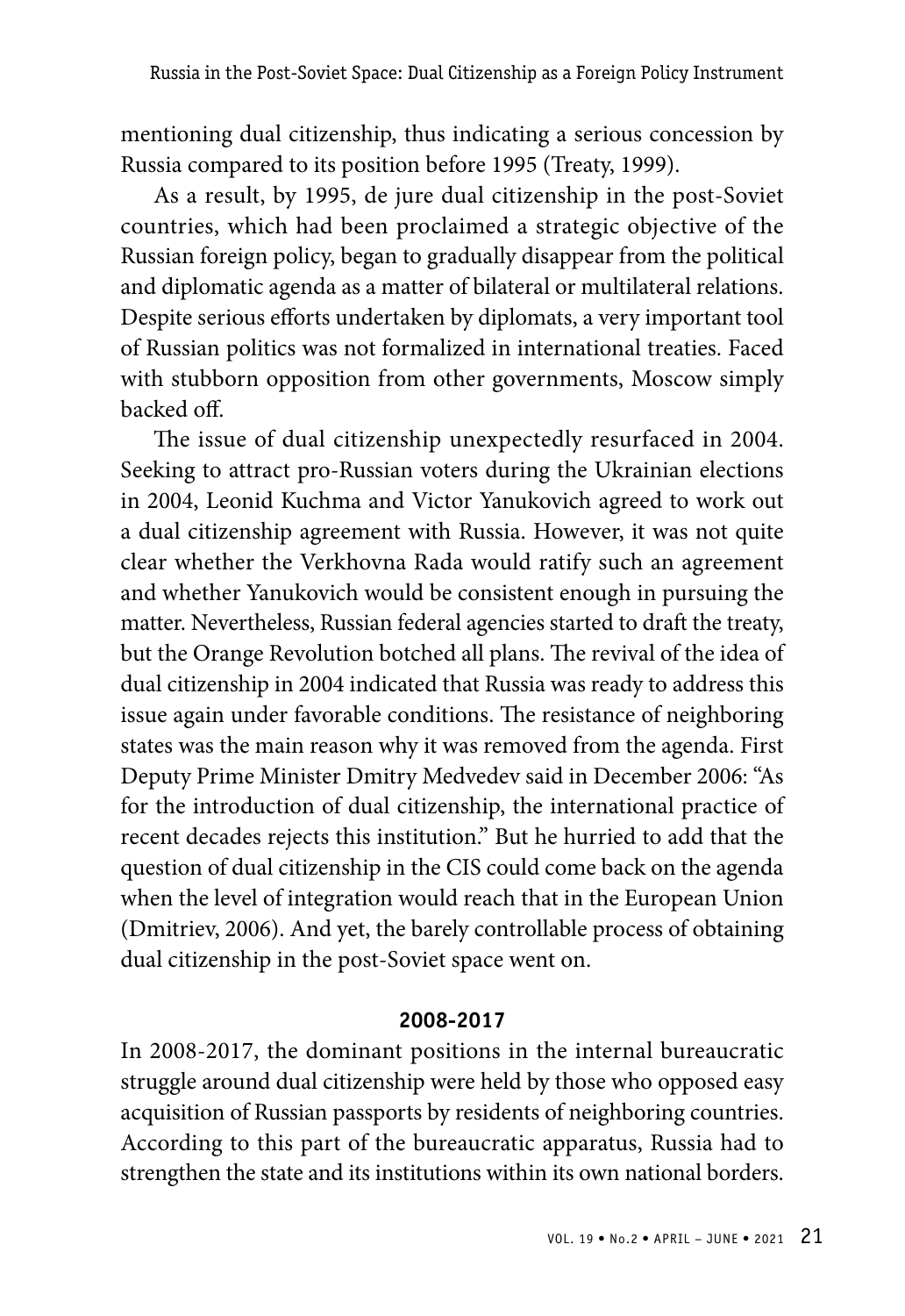Law enforcement and security agencies agreed with this view. They claimed that it would be virtually impossible to run background checks on newly arriving citizens. In addition, the rapid spread of Russian citizenship outside Russia could jeopardize state instruments of control. There were also many fears that the liberal citizenship law would further open the door to Russia for Central Asians and thereby increase the threat of terrorism from neighboring Afghanistan. The Ministry of Internal Affairs set up numerous bureaucratic obstacles to prevent easy access to Russian citizenship. And yet, despite these difficulties, almost three million people received Russian passports from 1992 to 2002, and another 3.3 million in 2014-2017 (Gulina, 2020).

The Russian Citizenship Law of 2002 introduced a serious restriction that prevented further spread of dual citizenship: Article 13 required applicants for a Russian passport to give up the citizenship of another state (Law, 2002). The provisions of the law, which seriously limited the spread of dual citizenship and complicated the acquisition of a Russian passport, entered into force in 2007. It seemed that Russia drew the line.

By that time dual citizenship had become popular only in small countries and territories that were completely dependent on Russia economically and where Russia maintained its military presence: Tajikistan, Kyrgyzstan, Armenia, Abkhazia, South Ossetia, and Transnistria. Besides, about 100,000 Russians lived in Latvia and Estonia, but most of them did not have dual citizenship, even though they would have preferred it.

This could hardly be called "non-resident ethnic citizenship," since the share of ethnic Russians (with the exception of Transnistria, albeit with some reservations) in those countries was extremely small. The total number of persons in these countries who hold a Russian passport as a second one can be estimated at about one and a half million. In the whole of the post-Soviet space, by 2019-2020, the total number of persons with de facto dual citizenship, who were not at all eager to report this to the authorities of their home countries, had exceeded two million. This is less than 1.5% of Russia's population (for comparison, this figure is about 10% in Hungary).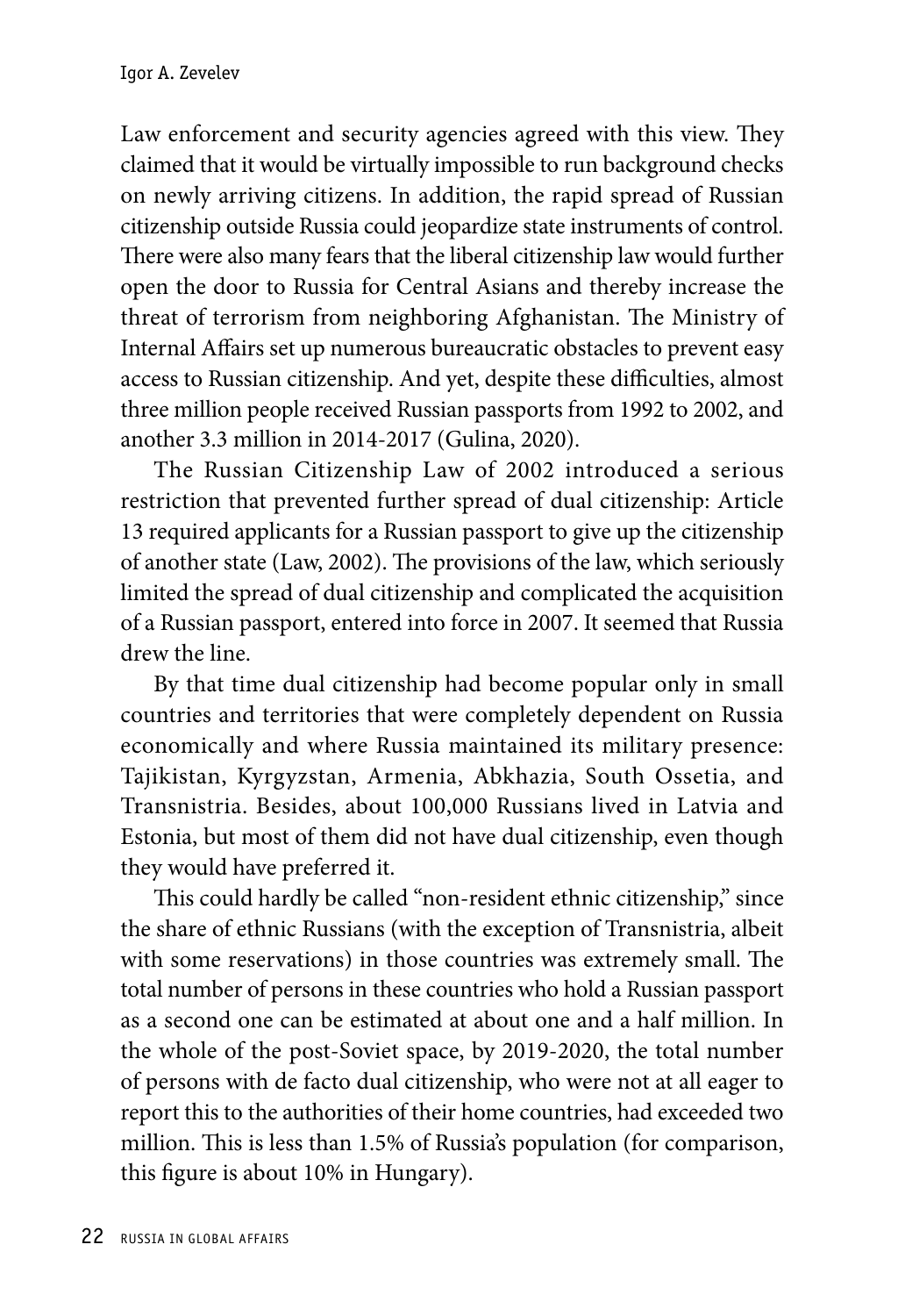Until 2017, Russia's citizenship laws, repatriation program and migration policy did not distinguish between ethnic Russians, Russianspeaking people and East Slavs, on the one hand, and members of other ethnic groups, on the other. Until 2020, when Russia began an active campaign to issue passports to residents of Eastern Ukraine, the absolute majority of persons with two passports in the post-Soviet space were not ethnic Russians. This evoked resistance in the Russian government agencies which opposed further spread of dual citizenship. A certain part of the Russian elite found this policy inconsistent and even absurd. Mikhail Remizov, a prominent and influential author and political strategist, complained: "Russians outside the Russian Federation have been deprived of any advantages in obtaining its citizenship, and have not been covered by its diasporic and resettlement policy" (Remizov, 2016, p. 11).

### **2017-2020**

In 2017-2020, a number of important amendments to the citizenship law were adopted. They did not explicitly offer any advantages to ethnic Russians or East Slavs, but essentially established a fast-track passport acquisition procedure for them. Russia basically followed in the footsteps of Hungary, which by 2011 had created a system of preferences for ethnic Hungarians in neighboring countries, while avoiding open ethno-nationalist justification of its policy. A liberal approach to citizenship is supported by fairly large groups within the Russian elite: the "imperialists," who see dual citizenship as an effective tool of Moscow's regional domination; Communist Party members who are still nostalgic for the ideals of Soviet-era "friendship of peoples," which in most cases go hand in hand with ethno-nationalist motives (Zyuganov, 2020); the so-called economic bloc in the executive branch, which, like many liberal economists, insists that the Russian economy needs an influx of low-cost labor with a good command of the Russian language (President of Russia, 2018).

This broad and diverse coalition gained the upper hand in 2017, when the Kremlin became increasingly aware of the fact that it was impossible to bring Ukraine back into its sphere of influence by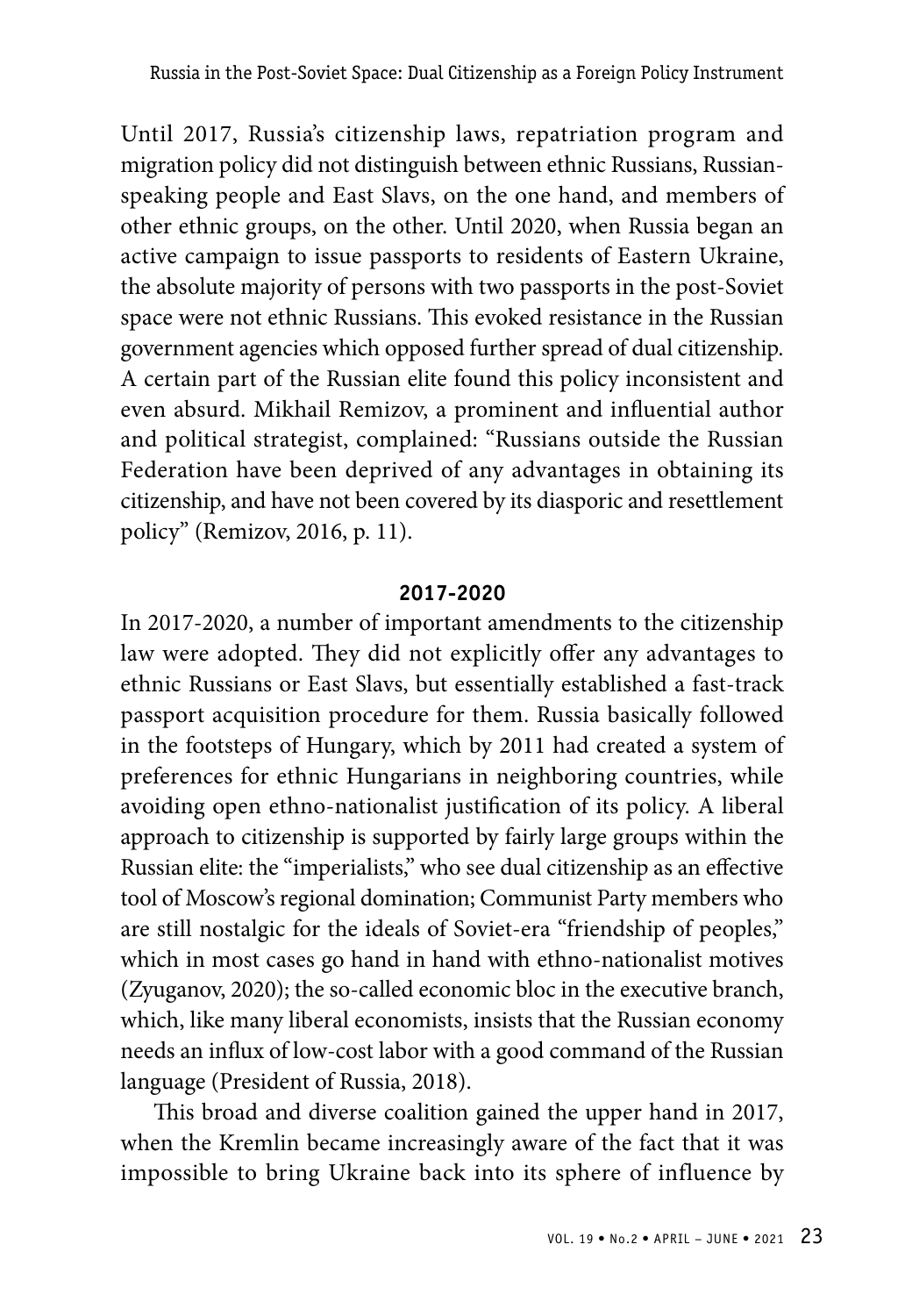previous methods, Kazakhstan and Belarus were seeking to pursue a "multi-vector" foreign policy, and European orientation was gaining popularity in Moldova. So the Kremlin agreed to drastic changes in legislation and offered a fast-track procedure for the acquisition of Russian citizenship by millions of citizens in key post-Soviet countries.

In 2017-2020, the Federal Assembly, prompted by the Kremlin, adopted three sets of amendments to the citizenship law. This meant a radical revision of Russia's policy in the post-Soviet space, primarily with regard to Ukraine, Belarus, Kazakhstan, and Moldova (Zevelev, 2020).

Firstly, in 2017, citizens of Ukraine acquired a special status in Russian legislation. It no longer required documents confirming the consent of the Ukrainian government to the termination of Ukrainian citizenship as a condition for obtaining Russian citizenship. From then on, a copy of an application for abandoning Ukrainian citizenship was enough (Law, 2017).

Secondly, in 2019, Russian legislation was amended to specify the categories of individuals entitled to fast-track naturalization. On Putin's instructions, this status was initially awarded to residents of the unrecognized Donetsk and Lugansk People's Republics (DNR and LNR). Later, Putin granted this right to everyone who lived in the Donetsk and Lugansk regions of Ukraine, which are geographically larger than the "people's republics" (President of Russia, 2019b; Decree, 2019). As a result, about seven million people became eligible to acquire Russian citizenship easily and quickly. So, in 2017-2019, the Kremlin basically introduced a special Russian citizenship regime in certain parts of Ukraine. At the same time, many residents of the unrecognized DNR and LNR republics, just like two million Crimeans back in 2014, became persons with dual citizenship, since from the point of view of Ukrainian legislation they did not forfeit Ukrainian citizenship.

Thirdly, in April 2020, a new package of amendments to the citizenship law simplified the application procedure for all citizens of Ukraine, as well as Belarus, Kazakhstan, and Moldova. The provision requiring five years of continuous residence in Russia was abolished. In most cases, the time needed for obtaining citizenship was reduced to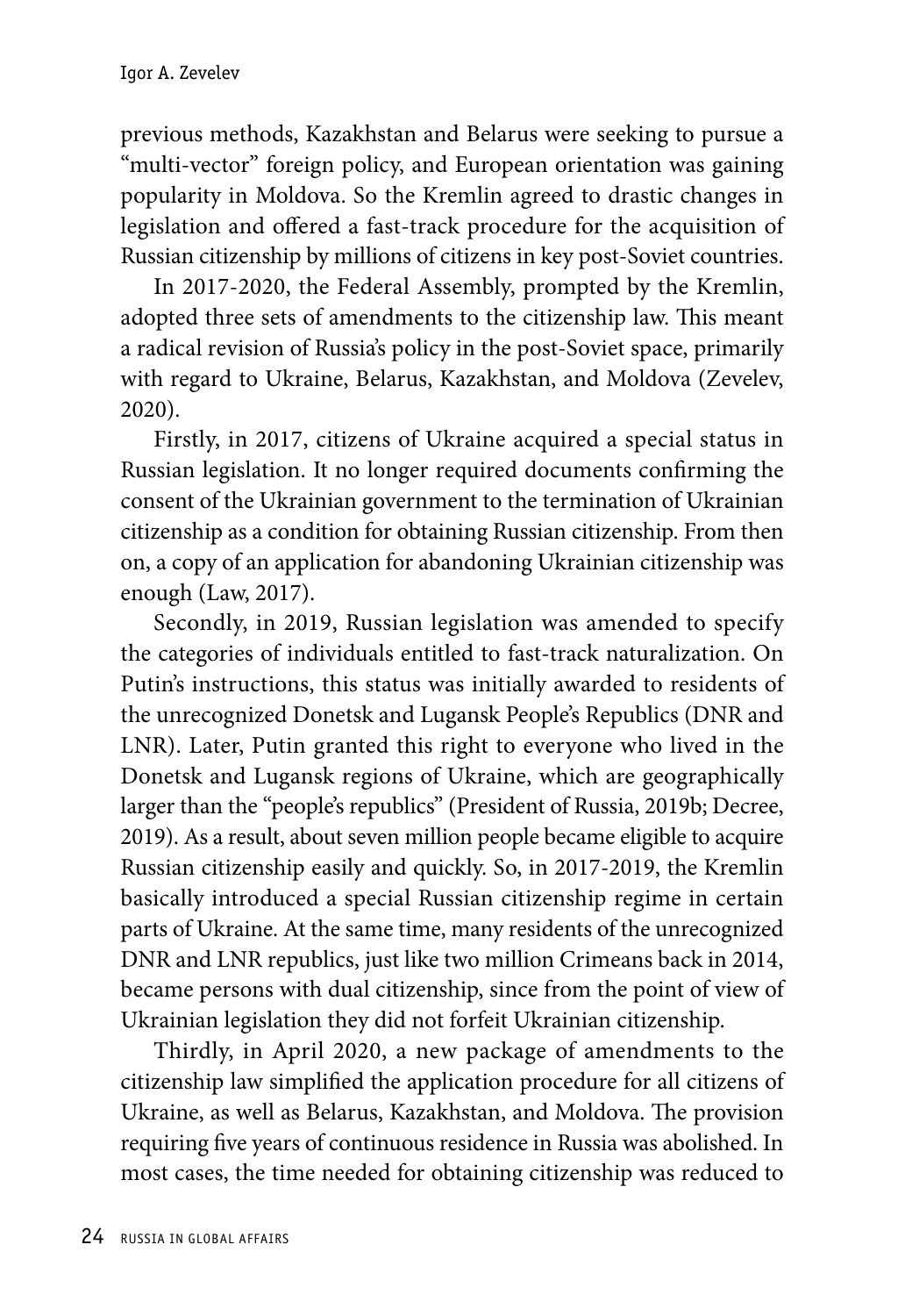one year. What is crucial is that the latest amendments to the law allow a person to apply for a Russian passport without losing the citizenship of another country (Law, 2020). The amendments entered into force on July 24, 2020.

Citizens of Ukraine were the first to grab the opportunities offered by the aforementioned legislative measures. They firmly hold first place by the number of obtained Russian passports: in 2020 they made up 410,000, or 63% of all new citizens (Migration, 2020). Russian citizenship is much less attractive in Belarus and Kazakhstan than in Ukraine: agreements concluded within the Eurasian Economic Union (EAEU) and the Union State with Belarus provide for free movement of labor. However, they do not allow permanent residence in another country without a work contract, which in some cases may become an issue (Pirker and Entin, 2020). The prospect of obtaining a Russian passport appears to be attractive for only small groups of population in Belarus and Kazakhstan (these are mainly ethnic Russians in Kazakhstan as well as political oppositionists and activists). For many Moldovans, the possibility of obtaining a Romanian passport looks more attractive than Russian citizenship, although the latter may be of interest to some seasonal workers.

The main targets of the new legislation are two groups of citizens of Ukraine, as well as Belarus, Kazakhstan, and, to a lesser extent, Moldova. Each of these groups potentially includes several million people. The first category is made up of those who plan to move to Russia for permanent residence. The Kremlin understands that the country is facing serious demographic problems, especially in Siberia and the Far East. The concept of state migration policy for 2019-2025 clearly states that attracting foreigners and migrants for resettlement in these areas is a priority (President of Russia, 2018). At first glance, these changes in the citizenship policy reflect the position of the "economic bloc" in the government and are intended to inspire a new migration policy in Russia. However, the president is counting on the support of other segments of Russian society as well. In December 2019, Putin explained which foreigners he would like to come to Russia: "Of course, it is easier for people who know and respect Russian culture and who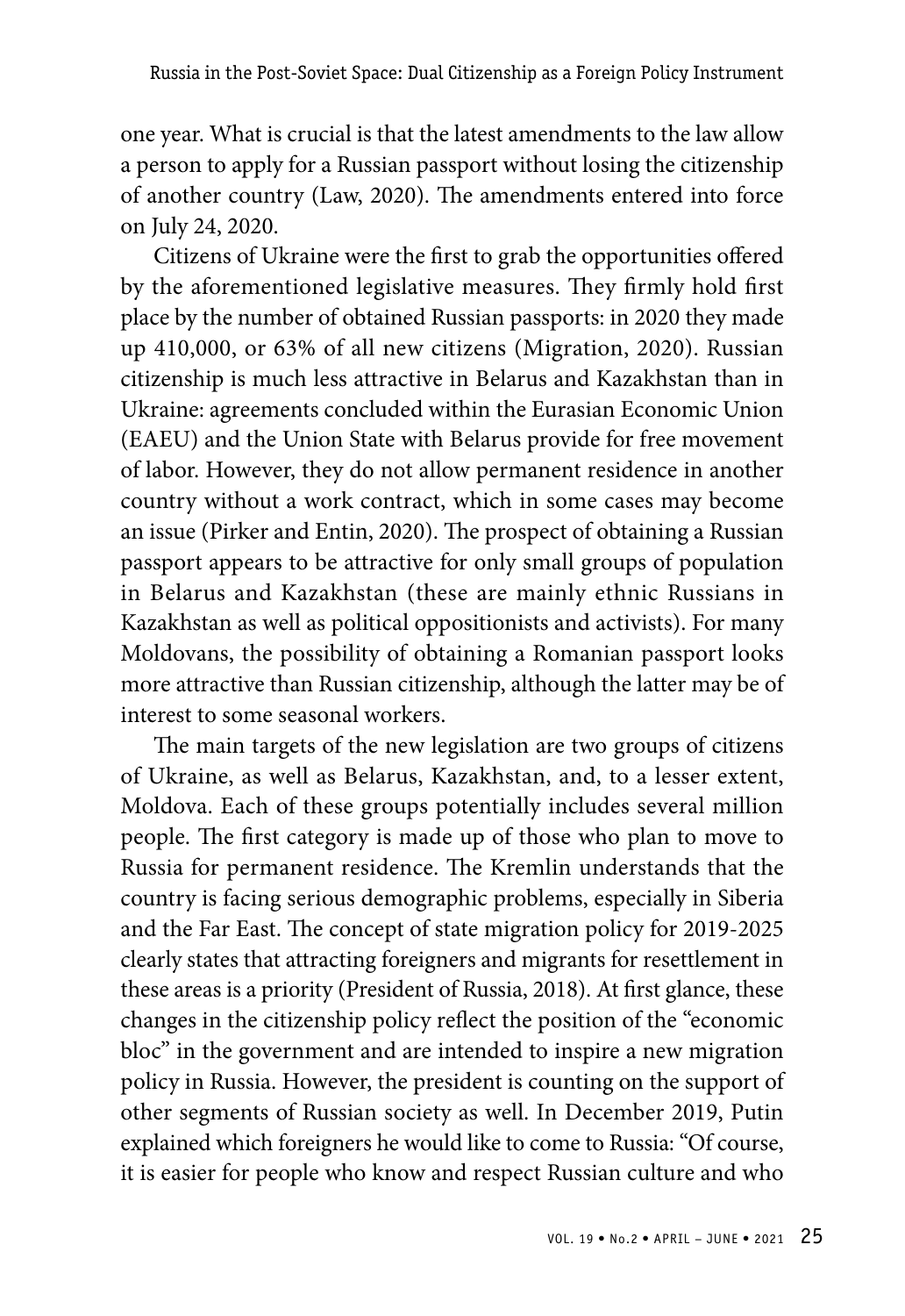speak Russian to adapt to the situation in Russia. This is why it is easier, for example, for Belarusians, Ukrainians, and Moldovans, because it is just simpler for them. And the locals take it easier. There are three million Ukrainians living in Russia, and almost the same number came after the tragic events in Donbass. It is more difficult to adapt for people, say, from Central Asia" (President of Russia, 2019c).

The second category includes those who will remain residents of Ukraine or the three other countries, but, nevertheless, will obtain Russian citizenship. Technically, the amendments of 2020 apply only after a person has moved to Russia. Chairman of the State Duma Committee on the Commonwealth of Independent States Affairs, Eurasian Integration and Relations with Compatriots Leonid Kalashnikov (Communist Party) and his first deputy Konstantin Zatulin (United Russia) have vigorously supported the lifting of the provision requiring a person to move to Russia in order to obtain citizenship. In April 2020, together with Kazbek Taysaev (Communist Party), they tried to include the relevant amendment in the law, but the executive branch balked (Bill, 2020; Yakunin, 2020). In practice, however, the removal of the provision requiring the termination of original citizenship would encourage many people to have a domicile in two countries.

Ukraine's President-elect Vladimir Zelensky responded to Putin's plan to simplify the procedure for granting Russian citizenship to citizens of Ukraine by posting a statement on Facebook in April 2019. He promised to grant Ukrainian citizenship to persons of all countries who suffered from authoritarian and corrupt regimes, but above all, to "Russians who suffer probably the most today" (Zelensky, 2019). In August, Zelensky signed a decree that simplified the process of obtaining Ukrainian citizenship for "Russian citizens persecuted for political reasons" (Moscow Times, 2019). Vladimir Putin replied by saying: "I have said on many occasions that Ukrainians and Russians are fraternal peoples. And even more: I think this is actually one people with its specific features—cultural, linguistic and historical—but in essence it is a single people. And if we have common citizenship, both Russians and Ukrainians would only gain: we will be stronger and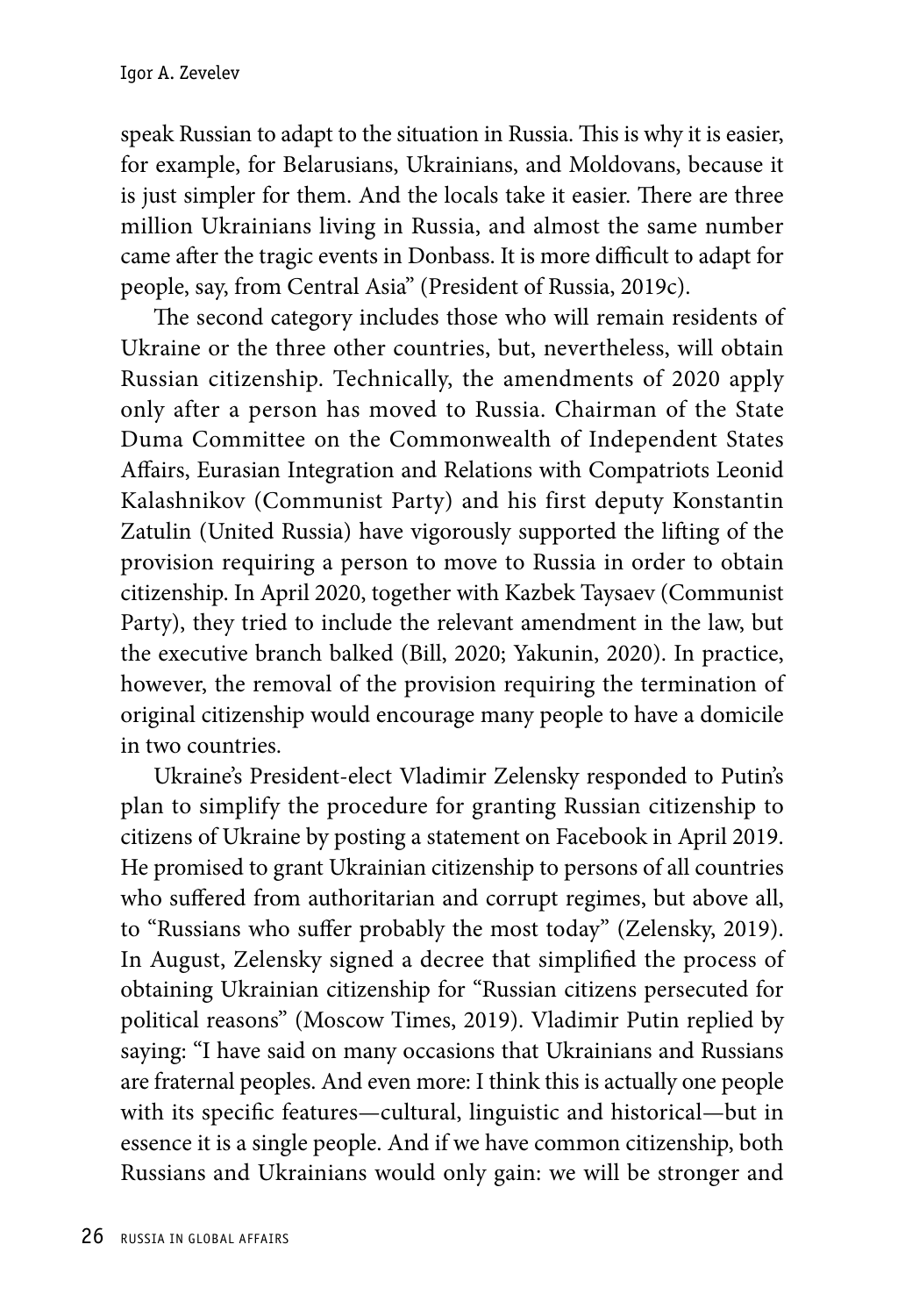more efficient… If Ukraine begins issuing passports to Russian citizens and we in Russia issue passports and grant citizenship to Ukrainians, then sooner or later we will inevitably come to the expected result: everybody will have single citizenship. This must be welcomed" (President of Russia, 2019a).

In 2021, the Ukrainian government has become firmly determined to prevent dual citizenship with Russia. Work is underway to draft a bill that will completely exclude any possibility of holding both a Ukrainian and a Russian passport at the same time. Previous attempts to introduce penalty for dual citizenship failed. The last such attempt was made in May 2020, but the Verkhovna Rada refused to consider the bill proposed by the president. In February 2021, Ukraine's National Security and Defense Council (NSDC) announced that the government would develop a mechanism for identifying dual/multiple citizenship, primarily among Ukrainians who apply for elected or high-ranking positions. Drawing on the experience of the Baltic countries, Ukraine plans to allow dual citizenship with the EU countries and a number of other states, but not with Russia. According to the NSDC's decision, the government should begin an interstate dialogue on the conclusion of bilateral agreements on dual citizenship with interested countries, except for the "aggressor state," that is, Russia. There is another draft law currently under discussion which will introduce prison terms of two to five years for any citizen of Ukraine who conceals his or her Russian passport (Kommersant, 2021; TASS, 2021).

Nevertheless, there is every reason to believe that a sufficiently large number of people in Ukraine and the three other post-Soviet states will use the opportunity of dual citizenship and end up living in two countries. Until now, none of Kiev's attempts to prevent dual citizenship has been successful. The experience of Central and Southeast Europe (Croatia, Hungary, Serbia, and Romania) shows that citizens of lowincome countries seek employment, education and medical care in neighboring higher-income countries, and dual citizenship simplifies and accelerates all procedures and allows them to maintain close ties with their homeland. This may have serious political consequences. For example, persons with dual, Ukrainian and Russian, citizenship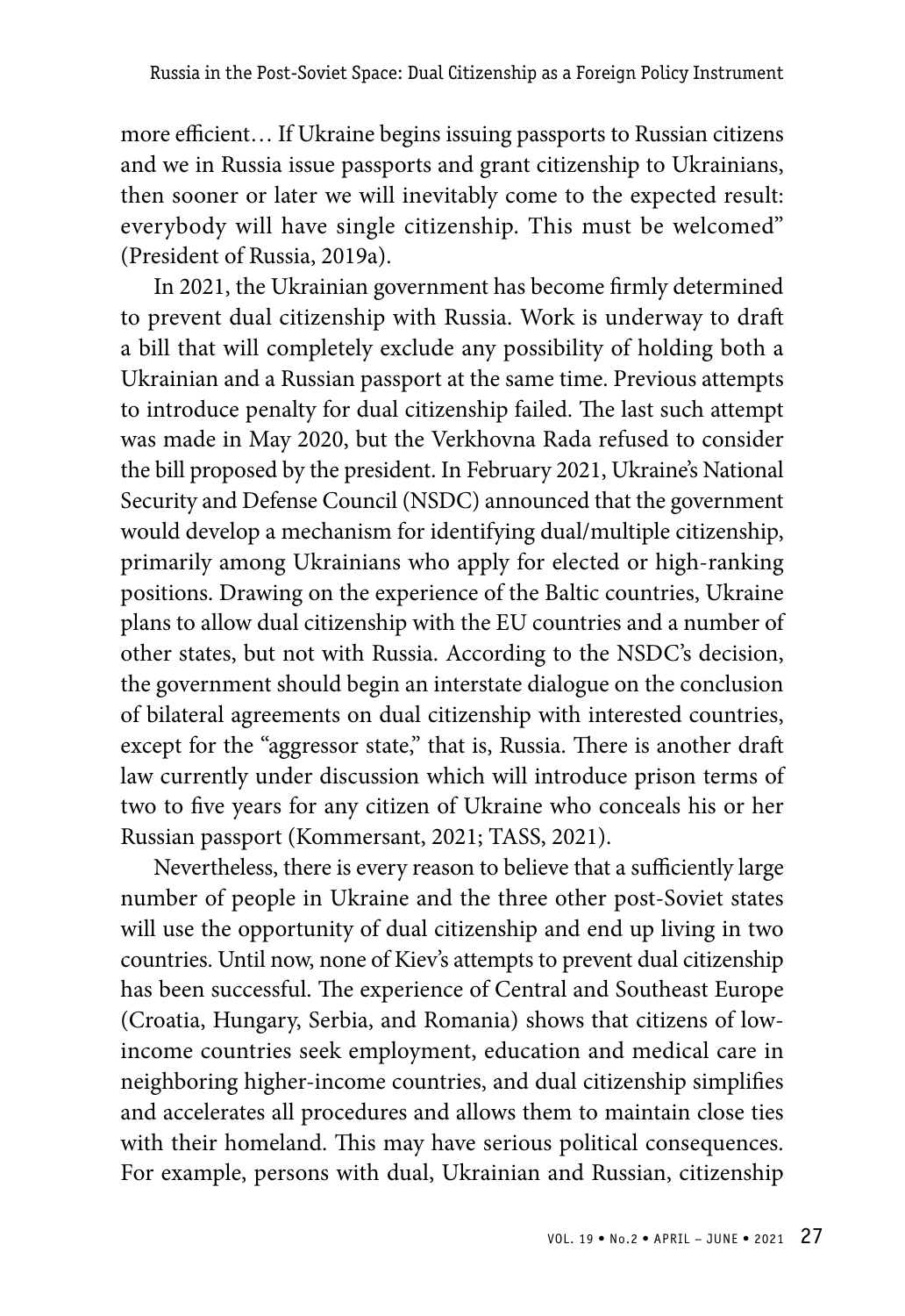would most likely want labor migration to be simple and easy, and therefore would probably prefer to vote for those politicians in Ukraine who promise a "constructive" policy towards Moscow. This group of Ukrainian citizens can become an instrument of Russia's influence on the neighboring state.

While talking about "one people" and simplifying and accelerating the procedure for obtaining Russian passports for many categories of citizens in the post-Soviet space, the Kremlin in December 2020 initiated new legislative restrictions for persons with dual citizenship. This is in line with the tough stance assumed in 2014, when all Russian citizens permanently residing in Russia and holding another citizenship or a residence permit of another country were required to notify the Ministry of Internal Affairs thereof (Law, 2014). The new package of restrictions submitted by the president to the State Duma in 2020 prohibits such persons from holding many federal, regional and even municipal positions as well as from working in security and law enforcement agencies (State Duma, 2020). The attitude of the state towards persons with dual citizenship was ironically formulated by the presidential representative in the State Duma, Garry Minkh. "Be so kind and make up your mind as to which state you serve," he addressed the potential "targets" of the bill. "Because the servant of two masters is a famous character, but he is also a little comedic..." (Zamakhina, 2021).

Apparently, the security forces standing behind this legislative initiative balanced what they think is an overly liberal approach to dual citizenship, which served as the basis for the legislative amendments adopted in 2017-2020. From the point of view of modern international standards, measures limiting the rights of persons with dual citizenship, including a ban on holding certain positions in the government, are illegal, as they violate human rights (Spiro, 2010).

In the future, further promotion of dual citizenship, as a convenient foreign policy tool in the post-Soviet space, will face continuous resistance from the security forces which are quite suspicious of Russians living in the country with two passports. Mass "non-resident ethnic citizenship" projects in many parts of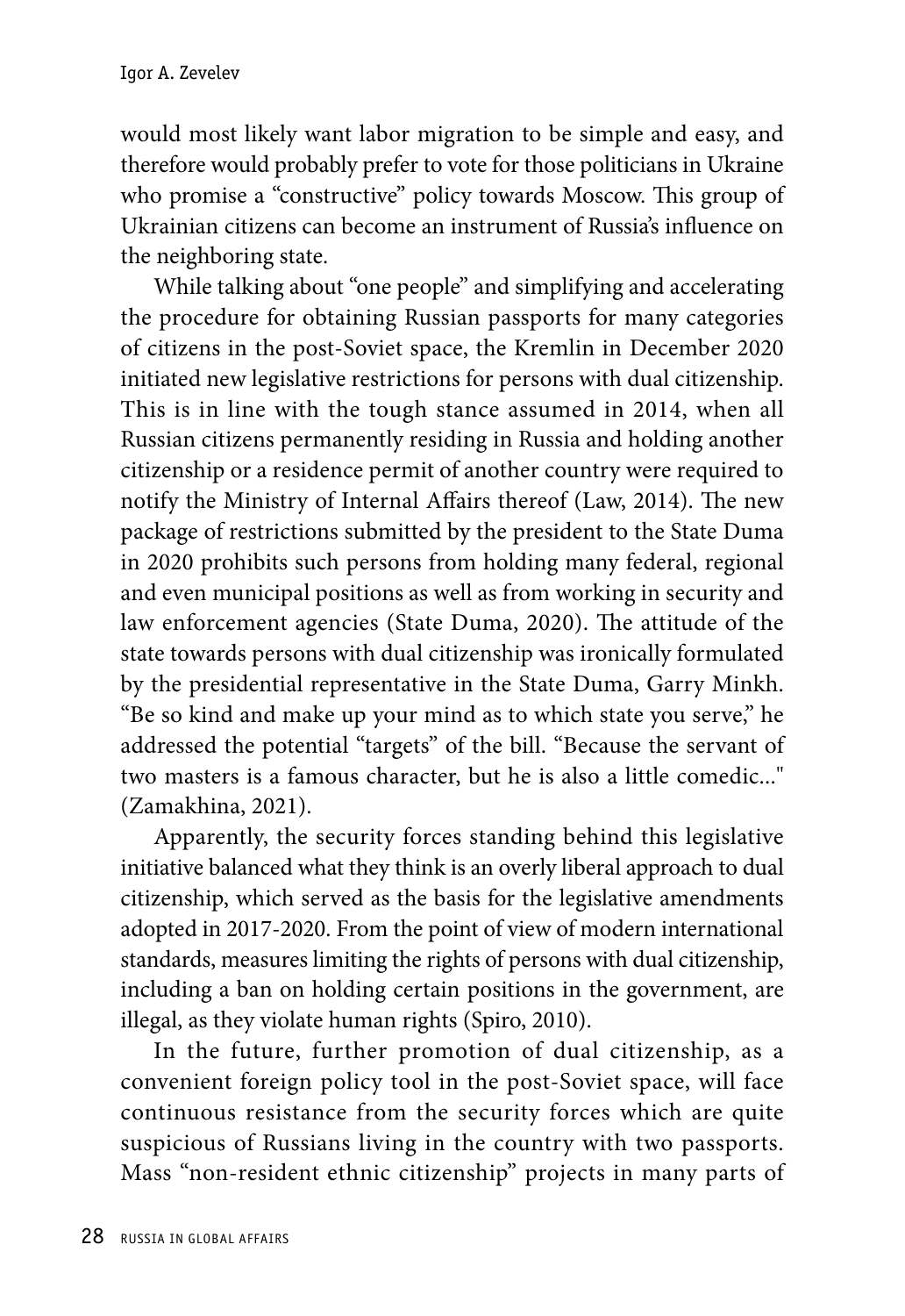the world are temporary, flexible and depend on changing political circumstances, and Russia will not be an exception (Brubaker and Kim, 2017; Waterbury, 2014).

# **GEOPOLITICAL IMPLICATIONS: THREE SCENARIOS**

Over the past three years, Russia has adopted laws that significantly accelerate the spread of dual citizenship in Ukraine and potentially in Belarus, Kazakhstan, and Moldova. Like in some Central and Southeastern European countries, the new Russian policy is designed to strengthen political influence in the region and compensate for the territorial losses by maintaining ties with people living in the newly independent states. There are quite a few people in the post-Soviet space who would like to become Russian citizens, but many of them would prefer to keep their current passports as well. There is not yet a system of organized passportization of residents of neighboring countries (with the exception of the unrecognized Donetsk and Lugansk People's Republics), but Russia has already created legislative prerequisites for that. There is no doubt that the governments of neighboring countries will soon start taking new measures to make it difficult for their citizens to obtain Russian passports.

Keeping the post-Soviet space as Moscow's exclusive zone of influence is the Kremlin's strategic goal. Transnational citizenship may eventually become one of the main tools for ensuring Russia's hegemony in the region. In fact, instead of redrawing the borders again, it can use softer measures to influence the identity of people living in neighboring countries and their sense of belonging (Waterbury, 2014, p. 38; Kivisto, 2007, p. 286). Russia's ability to engage with citizens and compatriots in the post-Soviet states, especially those located west of Russia, may become one of the key instruments of its policy in the region in the coming years. The governments of the post-Soviet countries regard such a policy as "passport aggression" on the part of Russia, even though many of their citizens would like to have two passports. The rapid spread of Russian citizenship in Ukraine, and possibly in Belarus, Kazakhstan, and Moldova, may call into question the sovereignty of these countries (Melvin, 2020).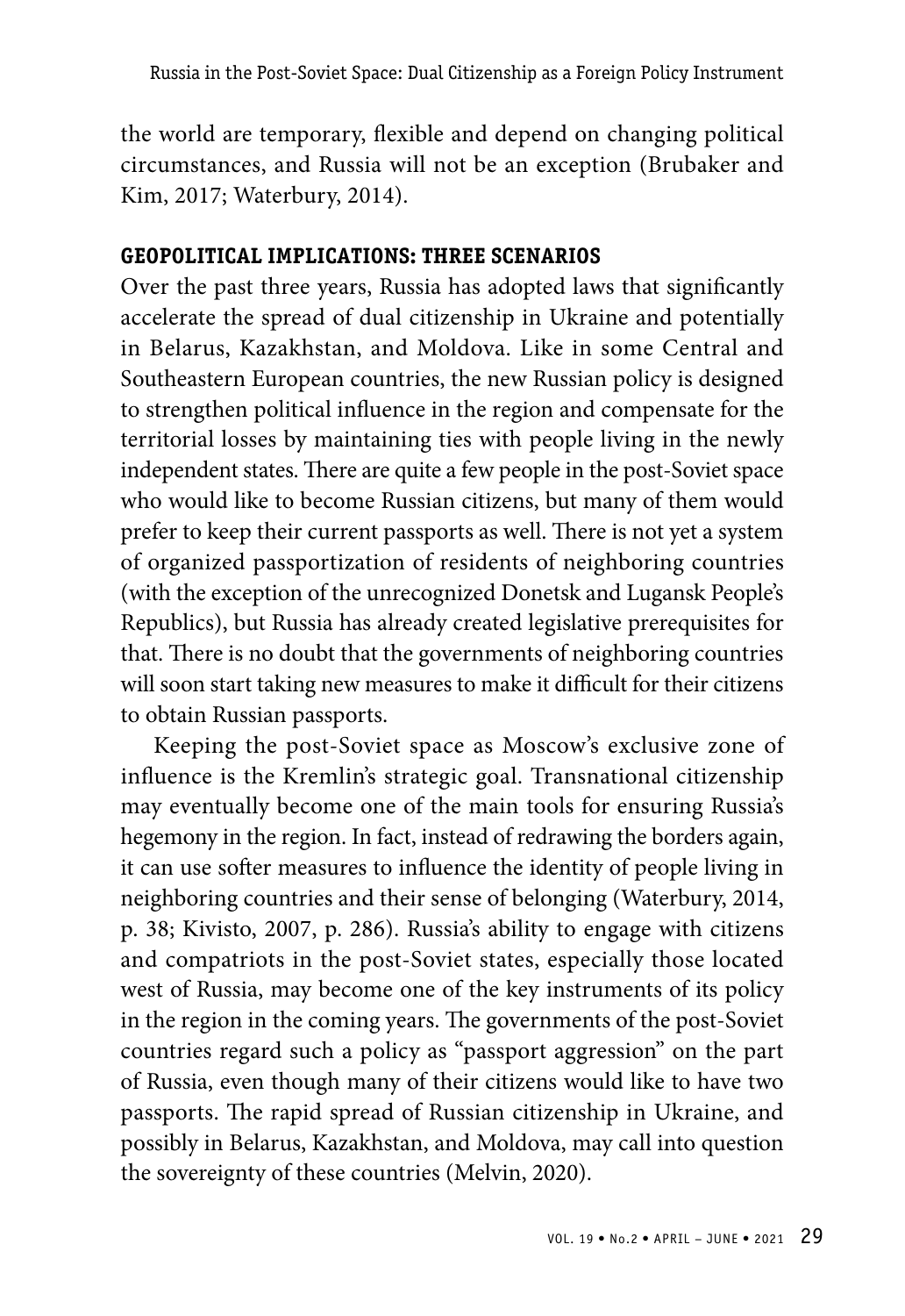Three scenarios may be sketched out for the possible direction of the dual citizenship situation in the post-Soviet space in the coming decade. These scenarios are not mutually exclusive.

Under the first scenario, if the post-Soviet space completely falls apart and its separate parts get incorporated into other regional systems forming around the West, China, and Turkey, the attractiveness of Russian citizenship will decrease. European countries are unlikely to want to include countries with a large number of Russian passport holders in their institutions, which will encourage the governments of the former Soviet republics to resolutely block further spread of dual citizenship. It will not be easy to do. The very existence of dual citizenship will slow down the disintegration of the post-Soviet space.

The second scenario envisions turning the region into a system with a clearly defined center surrounded by close and distant neighboring countries. In this case, citizens of post-Soviet states would prefer dual citizenship to be freely available. However, under this scenario, too, the governments will try to limit the spread of dual citizenship, fearing the loss of sovereignty. Some elements of this scenario already exist today, and dual citizenship can become an additional factor that will keep the system from falling apart completely and developing by the first scenario.

Finally, the third scenario envisages the transformation of the post-Soviet space into a community where states cede more and more functions to subnational and transnational actors. People will increasingly define their relationships and identities outside the realms of national governments. Transnational social groups based on common values, interests, joint work, economic and friendly ties will form faster. In this case, dual/multiple citizenship will spread rapidly and serve as one of the mechanisms for strengthening a new type of regional community. The blurred political map of the post-Soviet space, where the place of birth and residence do not necessarily coincide with one's citizenship, will be viewed by most countries of the region as a positive phenomenon. All may realize that dual/multiple nationality is better for peace and security than the old system of well-defined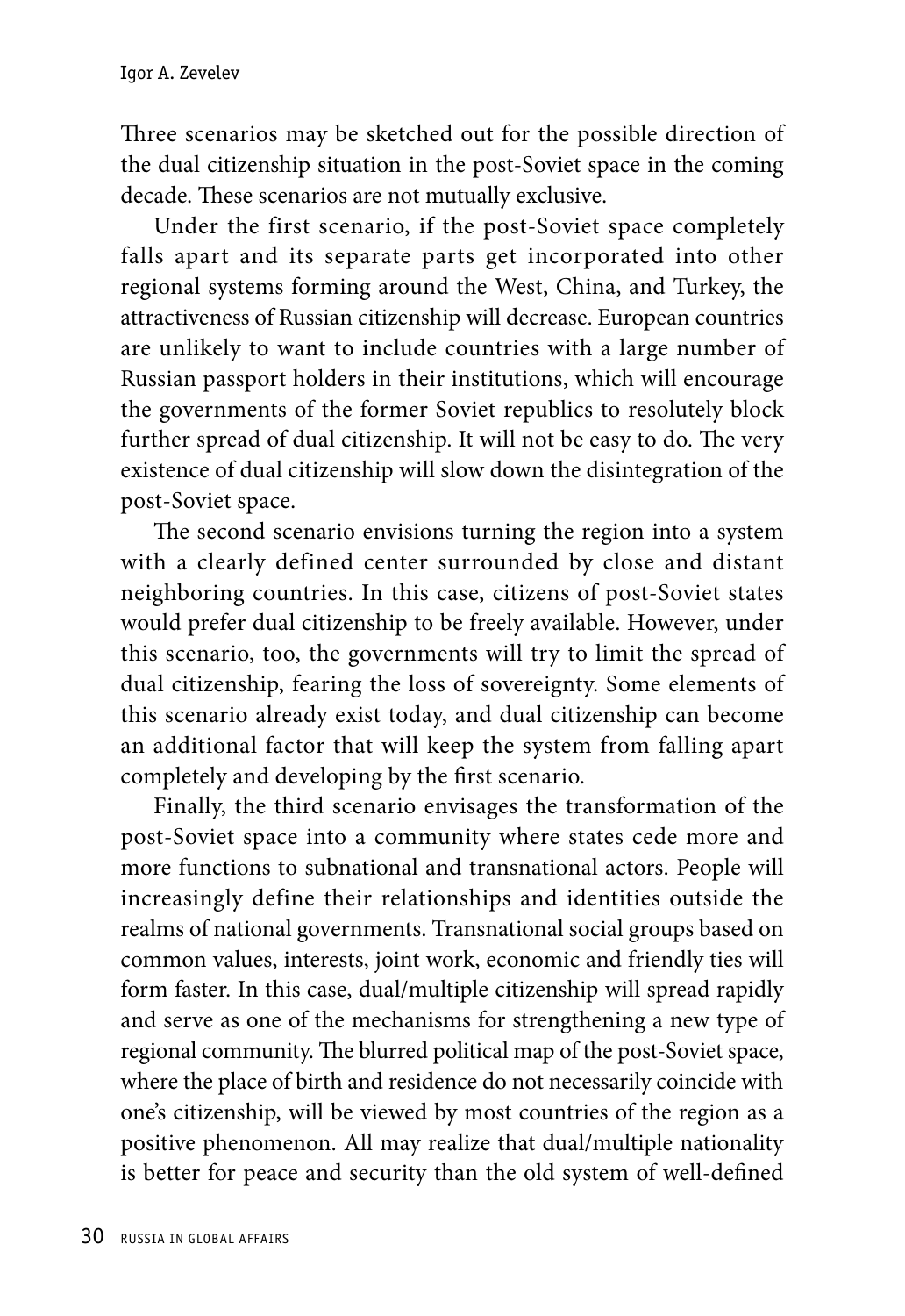states with clearly drawn borders, which emerged in Europe from bloody wars and allowed only single citizenship. Borders between states will become less important due to the free movement of people who will call not just one, but two or even several countries their home. The old Westphalian system, which prioritizes nation-states, can gradually be replaced by a structure with an emphasis on free citizens with multiple, flexible and changing national identities. The implementation of the third scenario in the post-Soviet space would require the resolution of conflicts, a high level of regional integration, and at least partial democratization. Needless to say, all this looks quite illusory today. The current spread of dual citizenship is a step leading to the implementation of the second scenario, and in the long term, possibly even the third one.

The analysis of dual citizenship as an instrument of Russian politics in the post-Soviet space shows that Moscow has a potentially strong leverage, but its application is facing both domestic concerns and the resistance of neighboring independent states. The wide spread of dual citizenship in the region can contribute to the erosion of political boundaries and hinder efforts to build national identities and nation-states. However, dual/multiple citizenship will continue proliferating across the post-Soviet space. This is a regular process that is developing in line with global trends. Public policy can speed it up or slow it down, but it cannot stop or reverse it. Analysis of the impact of dual citizenship on Russian and post-Soviet domestic processes is beyond the scope of this article, but this is a very promising area for future research.

## **References**

Agreement, 1994. *Soglashenie mezhdu Rossiyskoi Federatsiei i Turkmenistanom ob uregulirovanii voprosov dvoinogo grazhdanstva* [Agreement on Dual Citizenship between the Russian Federation and Turkmenistan]. Available at: <http://docs. cntd.ru/document/1900428> [Accessed 7 March 2021].

Allison, G., 1969. Conceptual Models and the Cuban Missile Crisis. *The American Political Science Review,* 63 (3), pp. 689–718.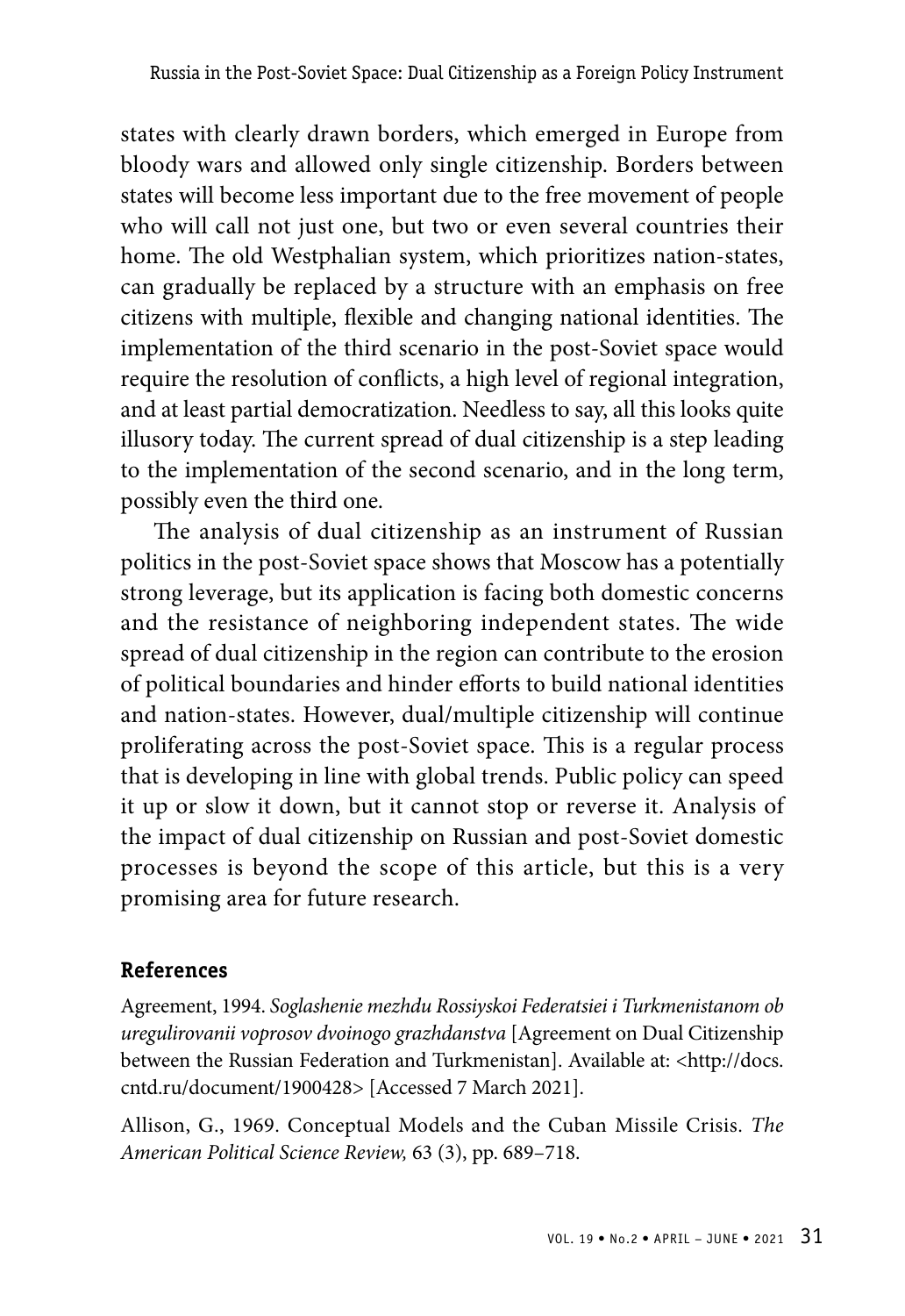Arraiza, J.-M., 2015. Good Neighbourliness as a Limit to Extraterritorial Citizenship: The Case of Hungary and Slovakia. In: D. Kochenov, E. Basheska, (eds.) *Good Neighbourliness in the European Legal Context.* Leiden, the Netherlands: Brill Nijhoff, pp.114-135.

Baaren van Der, L., 2020. *Comparative Report: Dual Citizenship in the European Union: Trends and Analysis (2010-2020).* Available at: <https://cadmus.eui.eu/ bitstream/handle/1814/67854/RSCAS\_2020\_04.pdf?sequence=1&isAllowed=y> [Accessed 7 March 2021].

Bill, 2020. *O vnesenii izmeneniy v Federal'ny zakon 'O grazhdanstve Rossiyskoi Federatsii' v chasti uproscheniya protsedury priyoma v grazhdanstovo Rossiyskoi Federatsii inostrannyh grazhdan i lits bez grazhdanstva* [On Changes in the Federal Law 'On Citizenship of the Russian Federation' Pertaining to Simplifying Naturalization]. Available at: <https://sozd.duma.gov.ru/bill/938282-7> [Accessed 7 March 2021].

Brubaker, R. and Kim, J., 2011. Transborder Membership Politics in Germany and Korea. *European Journal of Sociology,* 52(1), pp. 1-17.

Decree, 2019. *O vnesenii izmeneniy v Ukaz Prezidenta Rossiyskoi Federatsii ot 29 aprelya 2019 g. N 187* [On Changes in the President's Decree, 29 April 2019 #187]. Available at: <http://static.kremlin.ru/media/events/files/ru/P5fha7h9zo a5l2JrLlB2bzAmGe55YESz.pdf> [Accessed 7 March 2021].

Dmitriev I., 2006. Pervym delom ekonomika. [The Economy Comes First]. *Rossiiskaya gazeta*, 5 December [online]. Available at: <https://rg.ru/2006/12/05/ medvedev-smi.html> [Accessed 7 March 2021].

Ganohariti, R., 2020. Dual Citizenship in De Facto States: Comparative Case Study of Abkhazia and Transnistria. *Nationalities Papers*, 48(1), January, pp.175-192.

Gulina, O., 2020. Rossiya v poiske novyh grazhdan [Russia in Search of New Citizens]. *Riddle*, 2 June [online]. Available at <https://www.ridl.io/ru/rossijav-poiske-novyh-grazhdan/> [Accessed 7 March 2021].

Harpaz, Y., 2019. *Citizenship 2.0: Dual Nationality as a Global Asset.* Princeton, New Jersey: Princeton University Press.

Ikenberry, J., 1993. Creating Yesterday's New World Order: Keynsian 'New Thinking' and the Anglo-American Postwar Settlement. In: J. Goldstein and R. Keohane (eds.). *Ideas & Foreign Policy: Beliefs, Institutions, and Political Change*. Ithaca, NY: Cornell University Press, pp.57–86.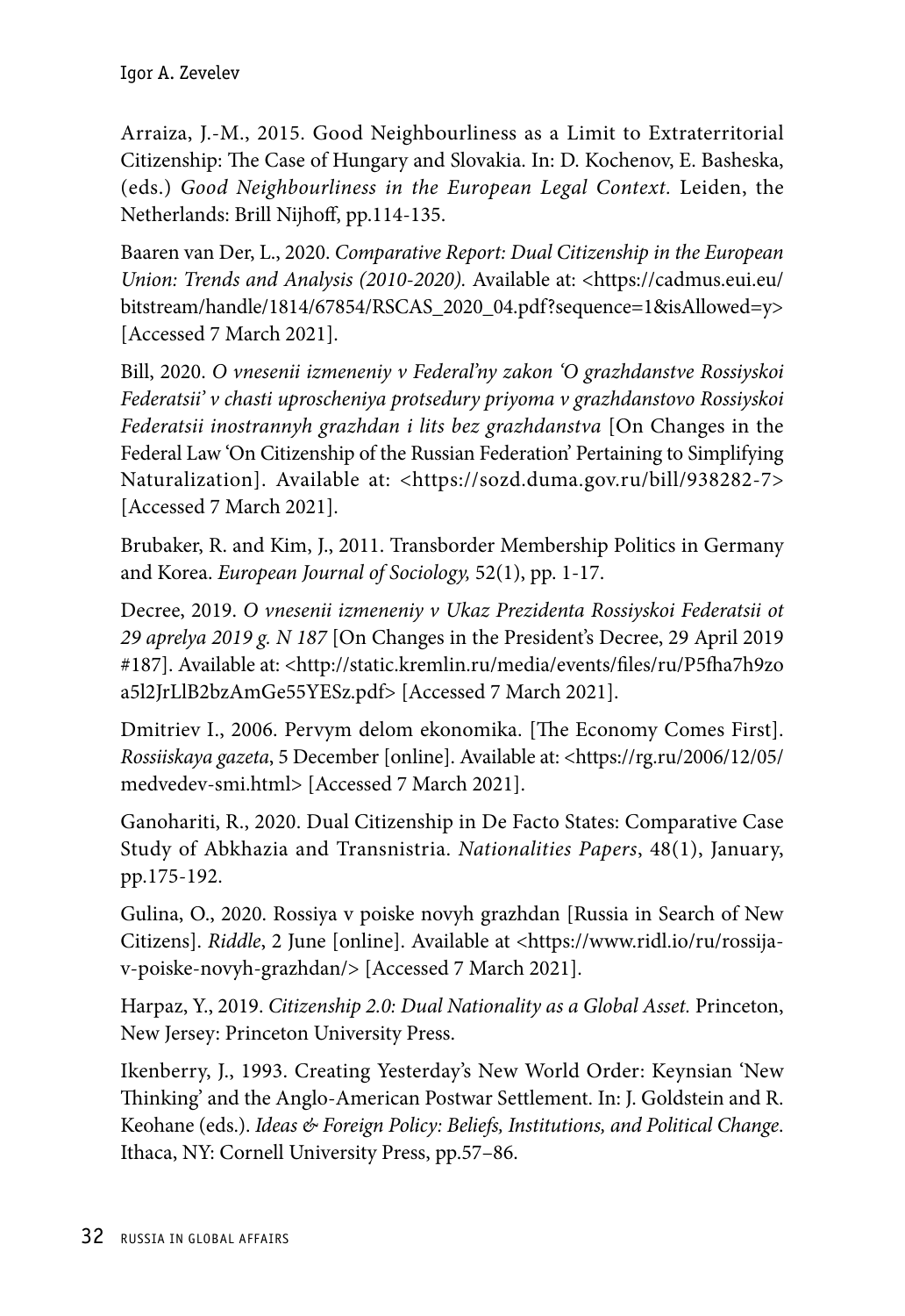International Organization for Migration, 2020. *World Migration Report*. Geneva: IOM.

Joppke, C., 2003. Citizenship between De- and Re-Ethnicization. *European Journal of Sociology*, 44 (3), pp.429-458.

Joppke, C., 2010. *Citizenship and Immigration*. Cambridge, UK: Polity Press.

Kivisto, P., 2007. Conclusion: The Boundaries of Citizenship in a Transnational Age. In: T. Faist and P. Kivisto (eds.). *Dual Citizenship in Global Perspective: From Unitary to Multiple Citizenship.* New York, NY: Palgrave Macmillan.

Knott, E., 2018. Strategy, Identity or Legitimacy? Analyzing Engagement with Dual Citizenship from the Bottom-Up. *Journal of Ethnic and Migration Studies*, 45(6), pp. 994-1014.

Kochenov, D., 2021. *Grazhdanstvo* [Citizenship]. Moscow: Bombora.

Kommersant, 2021. U ukraintsev poishchut vtoroe grazhdanstvo [Ukrainians Will Be Checked for Second Citizenship]. *Kommersant*, 26 February [online]. Available at: <https://www.kommersant.ru/doc/4710233> [Accessed 7 March 2021].

Kozyrev, A., 1995. *Preobrazhenie* [Transfiguration]. Moscow: Mezhdunarodnye otnosheniya.

Law, 2002. *Federal'ny zakon ot 31.05.2002 g. № 62-FZ 'O grazhdanstve Rossiyskoi Federatsii* [Federal Law №#62-FZ as of 31 May 2002 'On Citizenship of the Russian Federation]. Available at: <http://base.garant.ru/3960484/4d6cc5b823 5f826b2c67847b967f8695/#block\_13> [Accessed 7 March 2021].

Law, 2014. *Federalny zakon ot 4 iyunya 2014 g. № 142-FZ 'O vnesenii izmemeniy v statyi 6 i 30 Federalnogo zakona 'O grazhdanstve Rossiyskoi Federatsii'* [Federal Law #142-FZ 'On Amendments to Articles 6 and 30 of the Federal Law 'On Citizenship of the Russian Federation.']. Available at: <https://rg.ru/2014/06/06/ grajdanstvo-dok.html> [Accessed 7 March 2021].

Law, 2017. *Federalny zakon O vnesenii izmeneniy v Federalny zakon 'O grazhdanstve Rossiyskoi Federatsii' i stat'yi 8 i 14 Federalnogo zakona 'O pravovom polozhenii inostrannyh grazhdan v Rossiyskoi Federatsii,' 29 iyulya 2017 g.* [Federal Law on Amendments to the Federal Law 'On Citizenship of the Russian Federation and Articles 8 and 14 of the Federal Law 'On the Legal Status of Foreign Citizens in the Russian Federation' as of 29 July 2017]. Available at: <http://static.kremlin.ru/media/acts/files/0001201707300049.pdf> [Accessed 7 March 2021].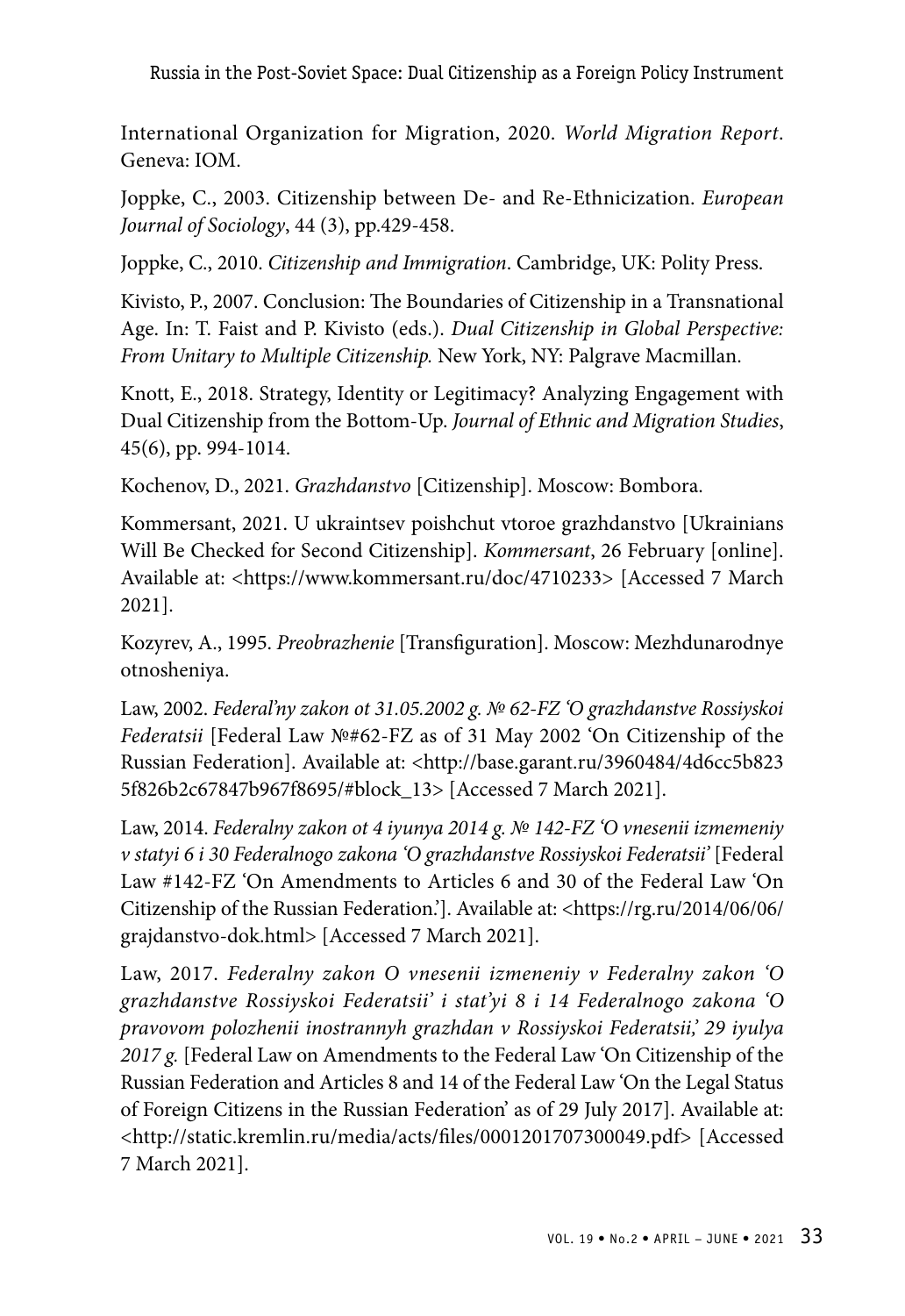Law, 2020. *Federalny zakon ot 24.04.2020 N 134-FZ 'O grazhdanstve Rossiyskoi Federatsii' v chasti uproscheniya protsedury priyoma v grazhdanstvo Rossiyskoi Federatsii inostrannyh grazhdan i lits bez grazhdanstva'* [Federal Law # 134-FZ as of 24 April 2020 'On Citizenship of the Russian Federation' Pertaining to Simplifying Naturalization]. Available at: <http://publication.pravo.gov.ru/ Document/View/0001202004240038> [Accessed 7 March 2021, 2021].

Melvin, N., 2020. Russia's Policy of Passport Proliferation. *Commentary*, 1 May. Available at: <https://rusi.org/commentary/russias-policy-passportproliferation> [Accessed 7 March 2021].

Migration, 2021. Central Asian Migration to Russia: Legalization in 2020. *Voices on Central Asia,* 18 February. Available at: <https://voicesoncentralasia.org/centralasian-migration-to-russia-legalization-in-2020/> [Accessed 7 March 2021].

Milanovic, B., 2016. *Global Inequality: A New Approach for the Age of Globalization.* Cambridge, Massachusetts: Harvard University Press.

Molodikova, I., 2017. The Transformation of Russian Citizenship Policy in the Context of European or Eurasian Choice: Regional Prospects. *Central and Eastern European Migration*, 6(1), pp.98–119.

Moscow Times, 2019. Ukraine's Zelenskiy Simplifies Citizenship Process for 'Persecuted' Russians. *Moscow Times*, 13 August. [online]. Available at: <https://www.themoscowtimes.com/2019/08/13/ukraines-zelenskiy-simplifiescitizenship-process-for-persecuted-russians-a66832> [Accessed 7 March 2021].

Ong, A., 1999. *Flexible Citizenship: The Cultural Logic of Transnationality*. Durham, North Carolina: Duke University Press.

President of Russia, 2018. *Executive Order on Russia's State Migration Policy Concept for 2019–2025.* [online]. Available at: <http://en.kremlin.ru/events/ president/news/58986> [Accessed 7 March 2021].

President of Russia, 2019a. *Answer to a Journalist's Question after the Ceremony for Presenting the Hero of Labor Medals*. 29 April. Available at: <http:// en.kremlin.ru/events/president/news/60412> [Accessed 7 March 2021].

President of Russia, 2019b. *Executive Order Identifying Groups of Persons Entitled to a Fast-Track Procedure when Applying for Russian Citizenship on Humanitarian Grounds*. Available at: < http://en.kremlin.ru/acts/news/60358> [Accessed 7 March 2021].

President of Russia, 2019c. *Vladimir Putin's Annual News Conference*, 19 December. Available at: <http://en.kremlin.ru/events/president/news/62366> [Accessed 7 March 2021].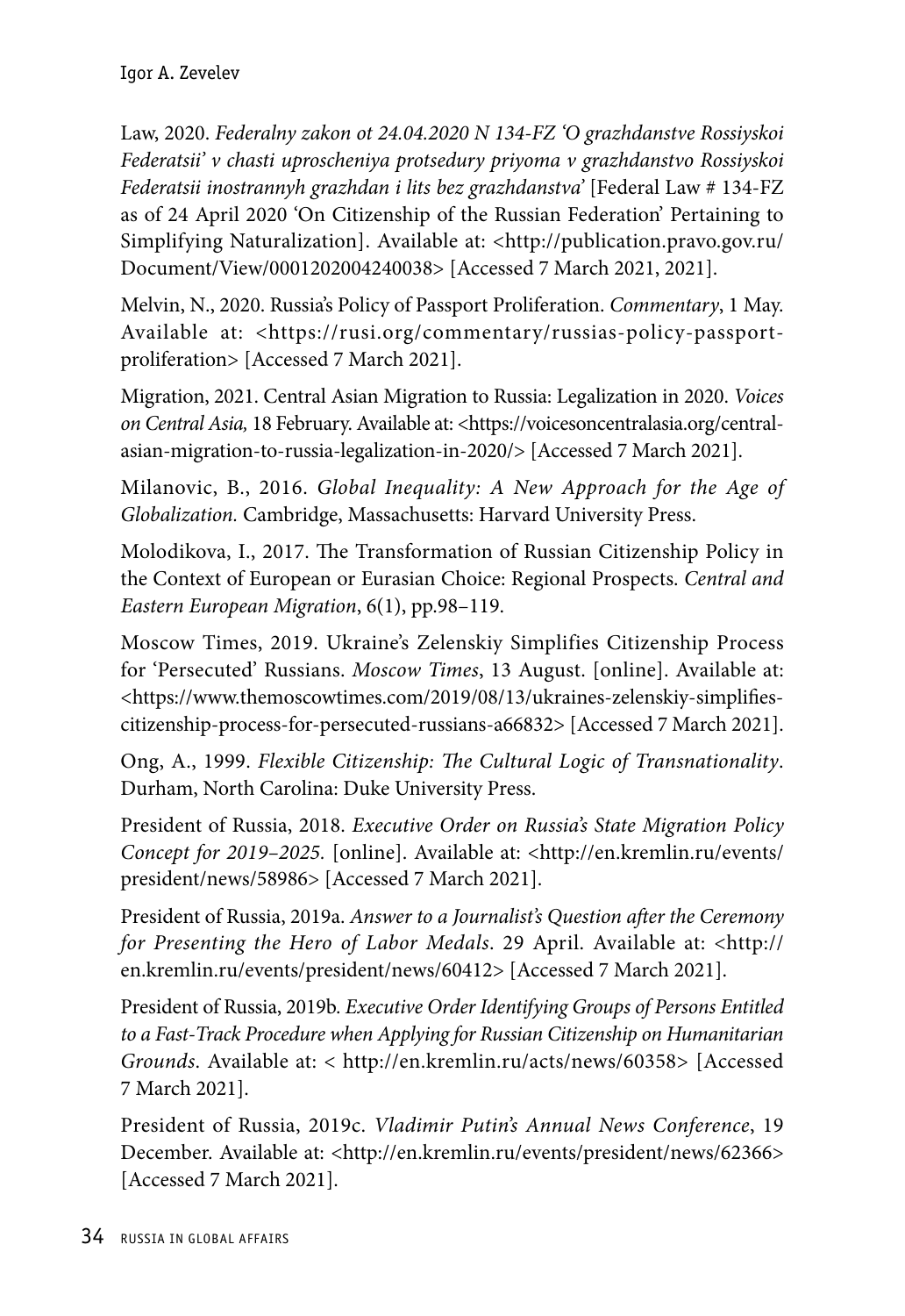Remizov, M., 2016. *Russkie i gosudarstvo: natsional'naya ideya do i posle 'Krymskoi vesny'* [Russians and the State: National Idea Before and After the 'Crimean Spring']. Moscow: Eksmo.

Republikon Institute, 2014. *Hungarian Elections 2014: Turnout and the Impact of the Electoral System*. Available at: <http://4liberty.eu/republikon-instituteelection-2014-turnout-and-the-impact-of-the-electoral-system/> [Accessed 1 March 2021].

Shachar, A., 2009. *The Birthright Lottery: Citizenship and Global Inequality*. Cambridge, Massachusetts: Harvard University Press.

Shachar, A., 2020. Beyond Open and Closed Borders: The Grand Transformation of Citizenship. *Jurisprudence*, 11(1), pp.1-27. Available at: <https://www.tandfonline. com/doi/full/10.1080/20403313.2020.1788283> [Accessed March 2, 2021].

Shevel, O., 2009. The Politics of Citizenship Policy in New States. *Comparative Politics*, 41(3), April, pp.273-291.

Shevel, O., 2012. Between Identity and Realpolitik: Citizenship Policy Dilemmas in Post-Soviet Russia. *Post-Soviet Affairs*, 28(1), January-March, pp.1-37.

Shevel, O., 2017. Citizenship and State Transition. In: A. Shachar, R. Bauböck, I. Bloemraad, and M. Vink (eds.). *Oxford Handbook of Citizenship.* Oxford: Oxford University Press.

Spiro, P., 2008. *Beyond Citizenship: American Identity after Globalization*. NY: Oxford University Press.

Spiro, P., 2010. Dual Citizenship as Human Right. *International Journal of Constitution Law,* 8(1), pp.111-130. Available at: <https://doi.org/10.1093/icon/ mop035> [Accessed 7 March 2021].

Spiro, P., 2016. *At Home in Two Countries: The Past and Future of Dual Citizenship*. NY: New York University Press.

State Duma, 2020. *Zakonoproekt No. 1065287-7* [Bill #1065287-7]. Available at: <https://sozd.duma.gov.ru/bill/1065287-7> [Accessed 7 March 2021].

TASS, 2021. Rossiya ne voidyot v chislo stran, s kotorymi Ukraina razreshit dvoinoye grazhdanstvo [Russia Will Not Be in the List of Countries with Which Ukraine Will Allow Dual Citizenship]. *TASS*, 5 March [online]. Available at: <https://tass.ru/mezhdunarodnaya-panorama/1084380> [Accessed 7 March 2021].

Treaty, 1996. *Dogovor mezhdu Rossiyskoi Federatsiei i Respublikoi Tadzhikistan ob uregulirovanii voprosov dvoinogo grazhdanstva* [Agreement on Dual Citizenship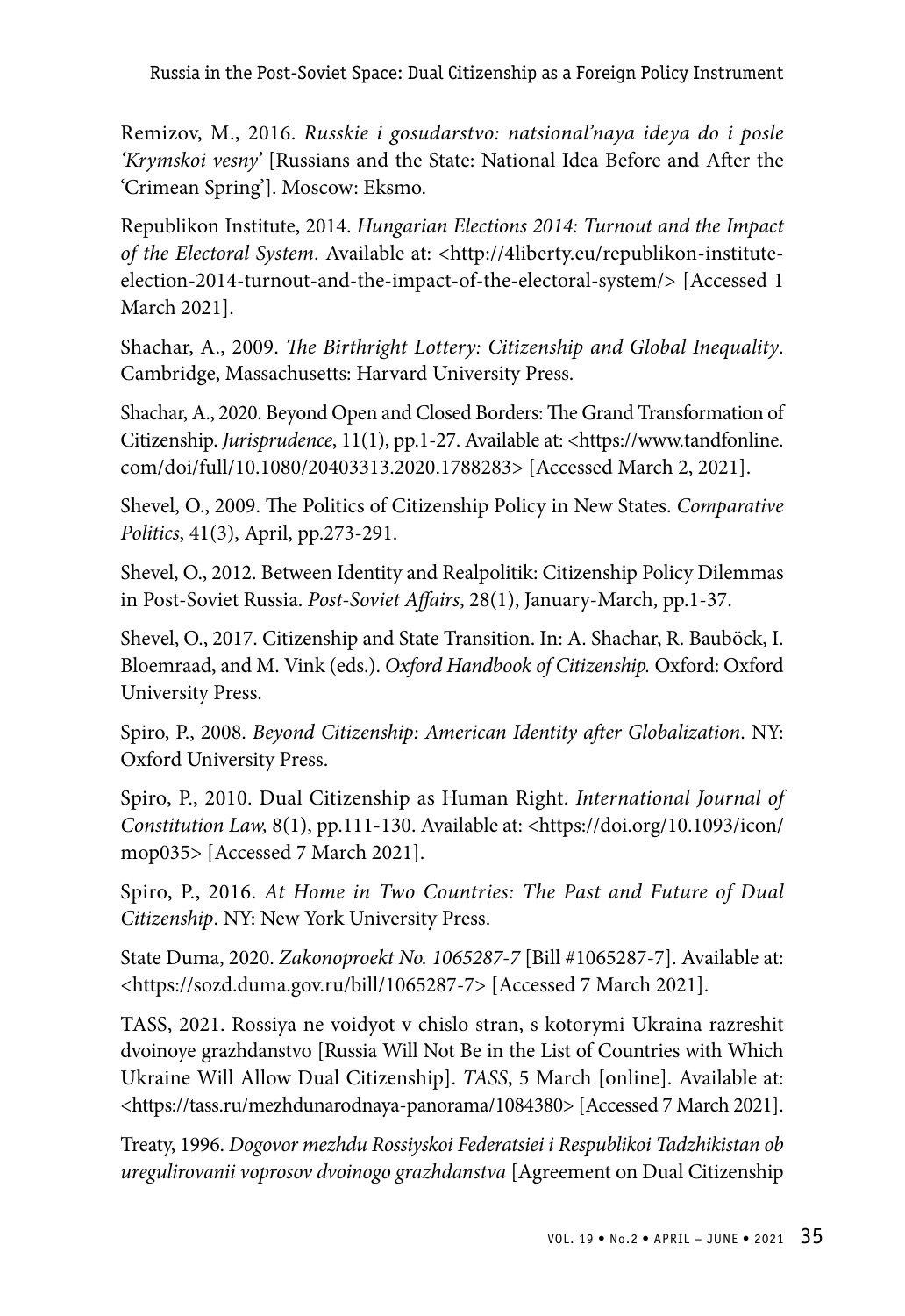Arrangement between the Russian Federation and the Republic of Tajikistan]. Available at: http://docs.cntd.ru/document/8311276 [Accessed 7 March 2021].

Treaty, 1999. *Dogovor o druzhbe, sotrudnichestve i partnerstve mezhdu Rossiyskoi Federatsiei i Ukrainoi* [Treaty on Friendship, Cooperation, and Partnership between the Russian Federation and Ukraine]. Available at: <http://docs.cntd. ru/document/1902220> [Accessed 7 March 2021].

Vink, M., De Groot, G.-R., and Luk, N.C., 2020. *MACIMIDE Global Expatriate Dual Citizenship Dataset*. doi:10.7910/DVN/TTMZ08, Harvard Dataverse, Vol. 5. Available at: <https://macimide.maastrichtuniversity.nl/dual-citdatabase/> [Accessed 7 March 2021].

Waterbury, M., 2014. Making Citizens Beyond the Borders. Nonresident Ethnic Citizenship in Post-Communist Europe. *Problems of Post-Communism*, 61 (4), pp.36-49.

Yakunin, I., 2020. Deputat Konstantin Zatulin: v Rossiyu edut potomu chto my privlekatelny [Duma Deputy Konstantin Zatulin: People Move to Russia because We Are Attractive]. *Komsomolskaya Pravda*, 19 March [online]. Available at: <https://www.kp.ru/daily/27132/4219976/> [Accessed 7 March 2021].

Zamakhina, T., 2021. Sluzhi odnoi strane. Deputaty odobrili zapret vtorogo grazhdanstva dlya chinovnikov [Serve One Country. Deputies Approved the Ban on Second Citizenship for Officials]. *Rossiyskaya gazeta*, 20 January [online]. Available at: <https://rg.ru/2021/01/20/gosduma-odobrila-zapretvtorogo-grazhdanstva-dlia-chinovnikov.html> [Accessed 7 March 2021].

Zelensky, 2019. [Facebook]. 27 April. Available at: <https://m.facebook.com/ story.php?story\_fbid=2236347569948940&id=100007211555008=> [Accessed 7 March 2021].

Zevelev, I., 2008. Sootechesvenniki v politike Rossii na postsovetskom prostranstve: imperskoye naslediye i gosudarstvenny pragmatism [Compatriots in Russia's Policy in the Post-Soviet Space: Imperial Legacy and State Pragmatism]. In: A. Miller (ed.) *Nasledie imperii i budustchee Rossii* [Imperial Legacy and Russian Future]. Moscow: NLO.

Zevelev, I., 2020. New Russian Policy toward Ukraine: Citizenship beyond the Borders. *Kennan Cable*, 54 (July). Available at: <https://www.wilsoncenter.org/ sites/default/files/media/uploads/documents/KI\_200706\_cable%2054\_v1.pdf> [Accessed 7 March 2021].